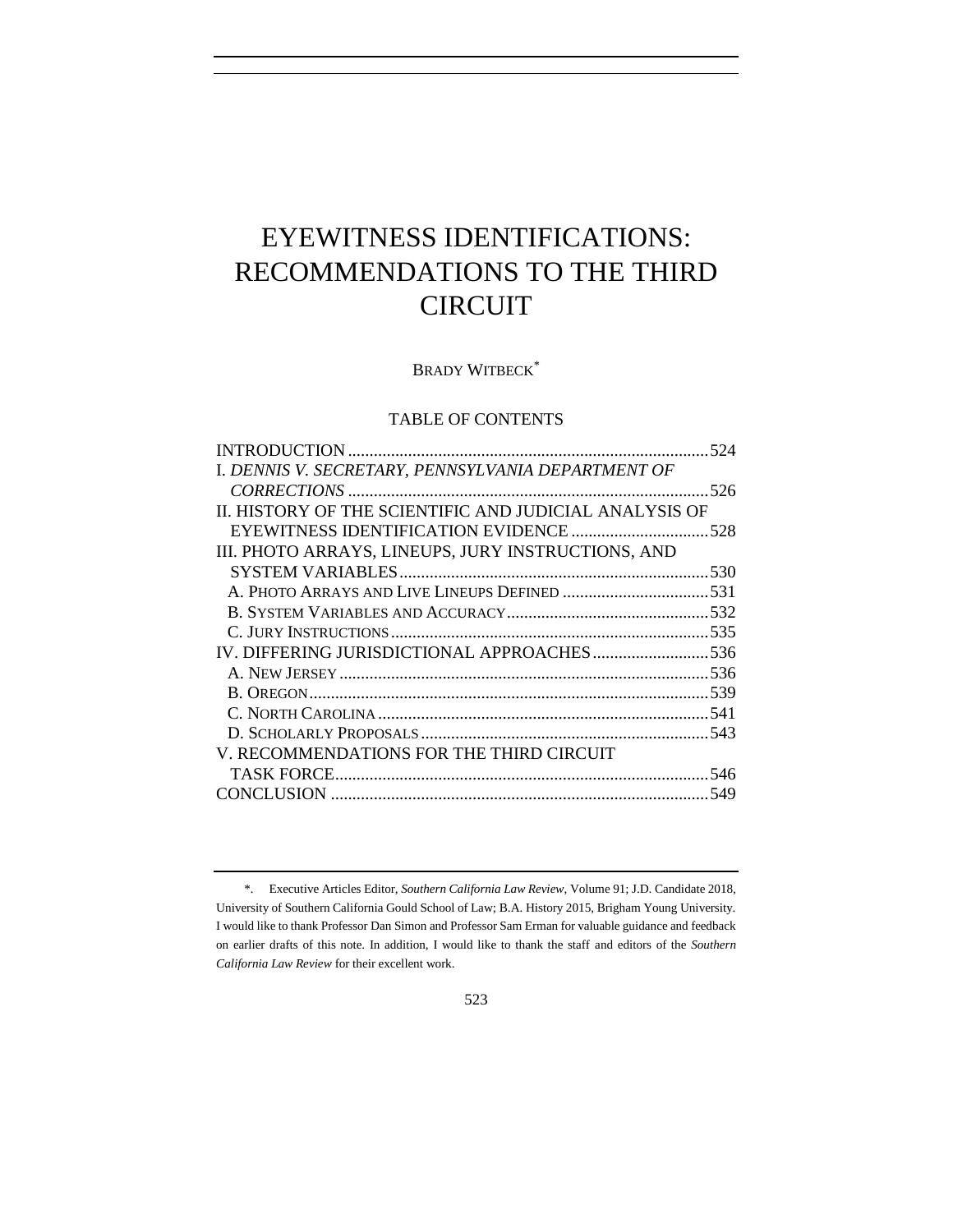#### INTRODUCTION

Just before two o'clock in the afternoon on October 22, 1991, two high school students, Chedell Williams and Zahra Howard, ascended the steps of the Fern Rock train station in North Philadelphia, planning to take a train back to their homes.<sup>1</sup> Seemingly out of nowhere, two men appeared, blocked the girls' way up to the station, and demanded Chedell's earrings. Terrified, the girls bolted in opposite directions. The two men followed Chedell. They soon caught her and tore out her earrings. Then "[o]ne of the men grabbed her, held a silver handgun to her neck, and shot her."<sup>2</sup> The perpetrators fled. Chedell was pronounced dead within the hour.<sup>3</sup>

Police soon focused their investigation on James Dennis, who lived relatively close to the train station in the Abbotsford Homes projects. Detectives would later explain that they heard rumors that Dennis was involved in the shooting, though they were at that time "unable to identify the source of the rumors."<sup>4</sup> The detectives obtained preliminary descriptions of the perpetrators from three eyewitnesses.<sup>5</sup> These initial descriptions did not align well with Dennis's actual appearance. Nonetheless, a few eyewitnesses identified Dennis during subsequent photo lineups, live lineups, and the trial.<sup>6</sup> In presenting the government's case, the prosecution relied heavily on these eyewitness identifications.<sup>7</sup> Dennis was found guilty of "first-degree murder, robbery, carrying a firearm without a license, criminal conspiracy, and possession of an instrument of a crime."<sup>8</sup> He was sentenced to death.

Then, after spending twenty-four years challenging his conviction, Dennis was granted a conditional writ of habeas corpus.<sup>9</sup> In *Dennis v*. *Secretary, Pennsylvania Department of Corrections*, the Third Circuit Court of Appeals found that prosecutors had improperly withheld evidence that bolstered Dennis's alibi and implicated another man in Chedell's death.<sup>10</sup>

*Dennis* is most notable not for unearthing aberrant prosecutorial misconduct, but for Chief Judge Theodore McKee's lengthy concurrence,

<sup>1.</sup> Dennis v. Sec'y, Pa. Dep't of Corr., 834 F.3d 263, 269 (3d Cir. 2016).

<sup>2.</sup> *Id.*

<sup>3.</sup> *Id.*

<sup>4.</sup> *Id.*

<sup>5.</sup> *Id.* at 270.

<sup>6.</sup> *Id.* at 270–71.

<sup>7.</sup> *Id.*

<sup>8.</sup> *Id.* at 275.

<sup>9.</sup> *Id.* at 269.

<sup>10.</sup> *Id.* at 275, 287.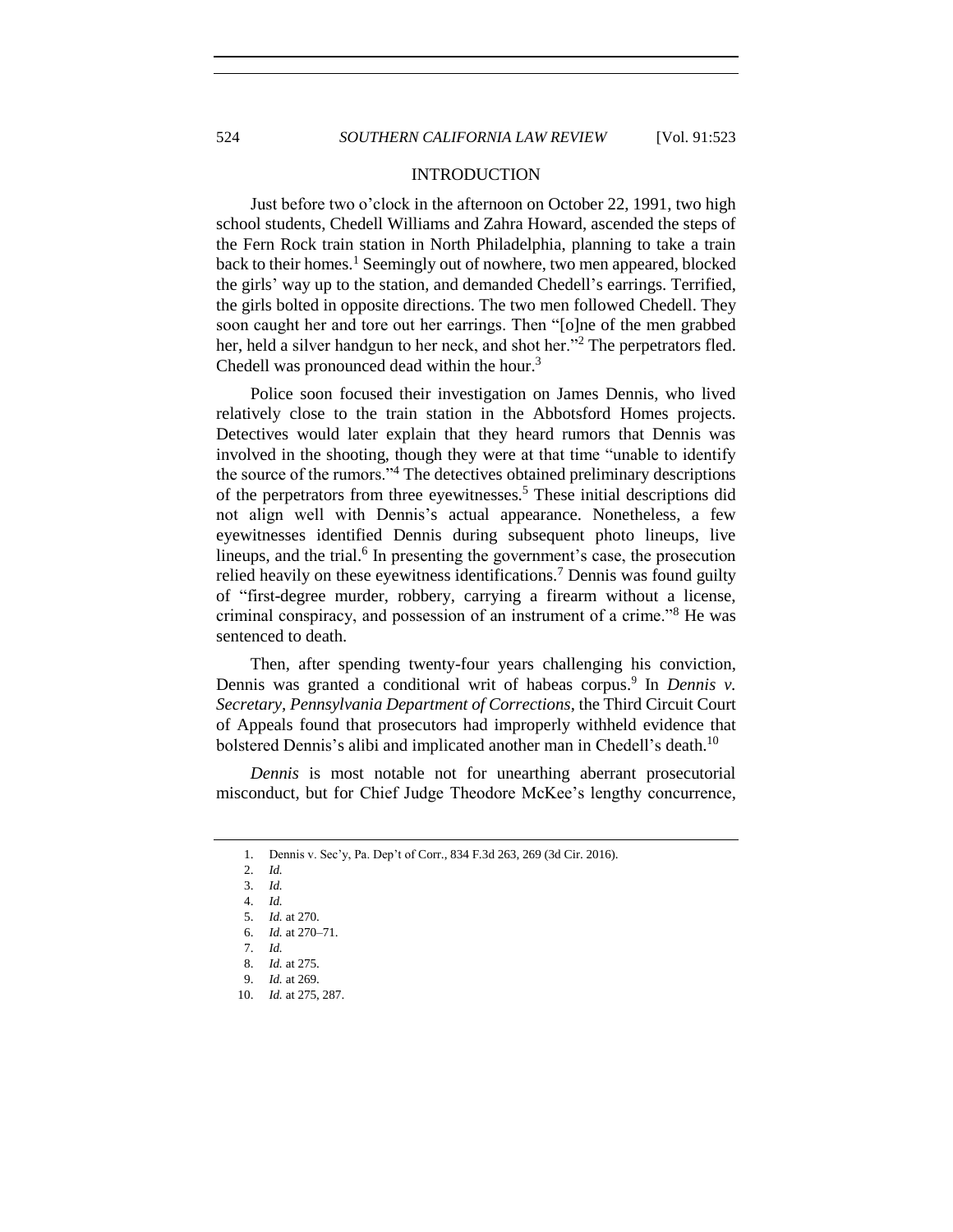#### 2018] *EYEWITNESS IDENTIFICATIONS* 525

<span id="page-2-0"></span>which illuminated endemic failures by courts and police departments to understand and mitigate the unreliability of eyewitness identification evidence.<sup>11</sup> Shortly after issuing its decision in *Dennis*, the Third Circuit formed a task force instructed to "make recommendations regarding jury instructions, use of expert testimony, and other procedures and policies intended to promote reliable practices for eyewitness identification and to effectively deter unnecessarily suggestive identification procedures, which raise the risk of a wrongful conviction."<sup>12</sup> The Task Force will rely on scientific research and is co-chaired by Chief Judge McKee.<sup>13</sup> By establishing this Task Force, the Third Circuit recognized that not only is there a problem with the way the criminal justice system deals with eyewitness identification evidence, but also that unreliable identifications correspond to false convictions. Chief Judge McKee's concurrence in *Dennis* and the commissioning of the Task Force demonstrate that the legal system is opening up to implementing scientifically proven methods to lessen the problem of false identifications and convictions.<sup>14</sup>

This Note will concentrate on how system variables impact the reliability of eyewitness identifications.<sup>15</sup> "System variables are the procedures and practices law enforcement use to elicit eyewitness identifications."<sup>16</sup> Because system variables are generally within the exclusive control of law enforcement, they present the most straightforward method through which the criminal justice system can make eyewitness identifications reliable, thus decreasing the risk of false convictions. This Note will focus on how the criminal justice system can improve the eyewitness identification process. In particular, this Note evaluates suggested reforms for photo arrays, live lineups, and jury instructions.

This Note will present simple, scientifically proven approaches to reform that will lead to a more just system and more accurate identifications and convictions. The Third Circuit Task Force should adopt recommended methods found in the volumes of psychological research written on eyewitness identification and analyzed in detail in this Note. Through a combination of legislative and judicial action, the system can be dramatically improved with minimal cost and inconvenience. Part I of this Note will

13. *Id.*

<sup>11.</sup> *See generally id.* at 313–44 (McKee, C.J., concurring).

<sup>12.</sup> Order Establishing Third Circuit Task Force on Eyewitness Identifications (Sept. 9, 2016), http://www.ca3.uscourts.gov/sites/ca3/files/TFEyewitnessIdOrder\_11042016.pdf.

<sup>14.</sup> *See Dennis*, 834 F.3d at 313 (McKee, C.J., concurring); Order, *supra* not[e 12.](#page-2-0)

<sup>15.</sup> While there are other factors that contribute to unreliable eyewitness identification evidence,

this Note will only focus on system variables.

<sup>16.</sup> *Dennis*, 834 F.3d at 321 (McKee, C.J., concurring).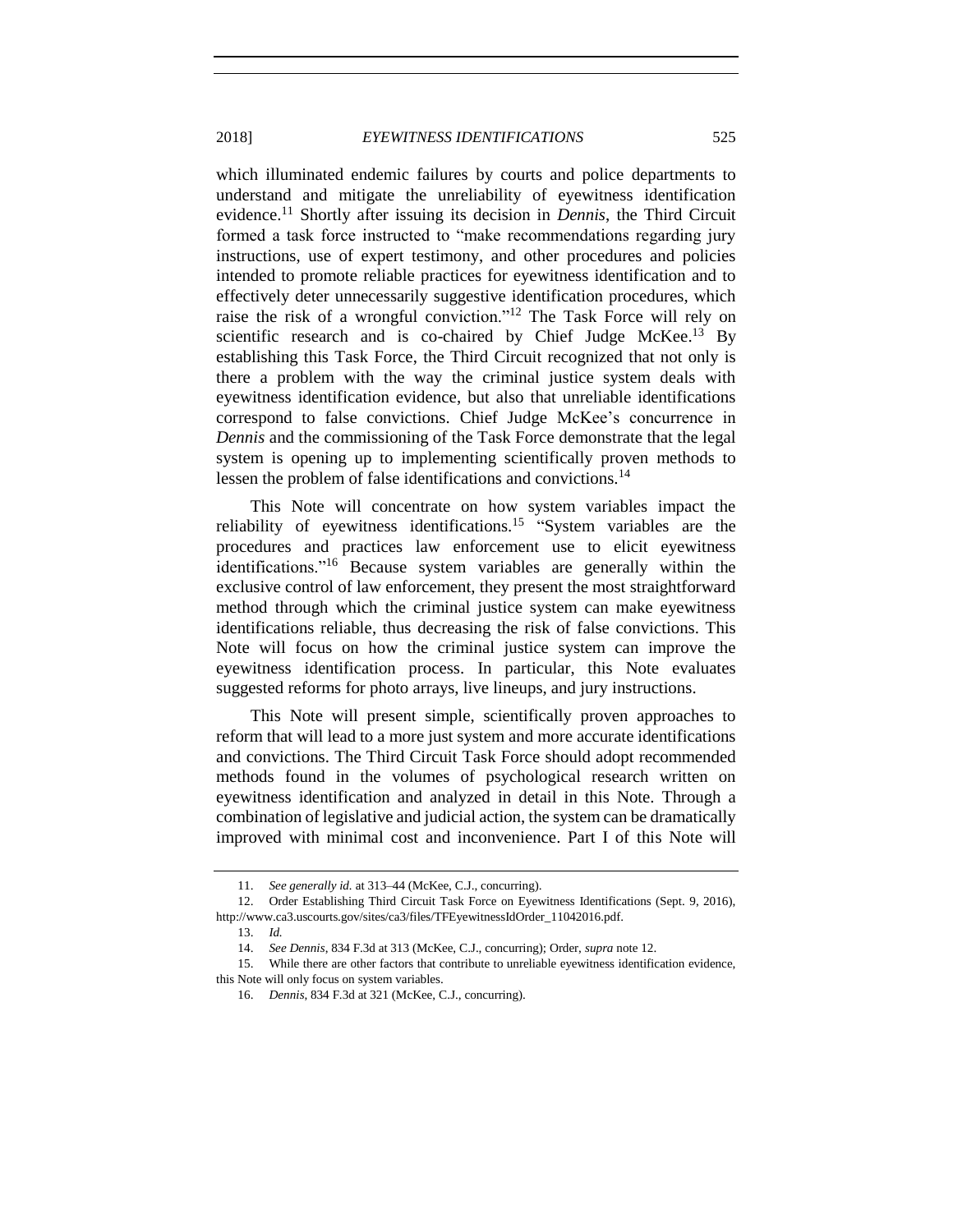examine *Dennis* in-depth and demonstrate how failures on the part of the criminal justice system led to false identifications and Dennis's conviction. Part II will analyze the scientific research concerning system variables as well as the intersection of science and the criminal justice system. Part III will discuss current procedures for photo arrays, live lineups, and jury instructions, and their deficiencies. Part IV will discuss how different states have tried to solve these problems. Part V will make recommendations to the Third Circuit Task Force.

# <span id="page-3-0"></span>I. *DENNIS V. SECRETARY, PENNSYLVANIA DEPARTMENT OF CORRECTIONS*

As Chief Judge McKee examined the data and scientific research on eyewitness identifications, he came to the conclusion that cases like *Dennis* are not mere anomalies; instead, they are serious miscarriages of justice that occur too frequently and should be rectified by the judiciary.<sup>17</sup> Even when multiple eyewitnesses identify a person, those identifications can be unreliable and "[a]lmost without exception, eyewitnesses who identify the wrong person express complete confidence that they chose the real perpetrators." <sup>18</sup> Even though three people identified the defendant as the perpetrator in *Dennis*, the way those identifications were obtained raised "serious questions about the accuracy of those identifications."<sup>19</sup> Perhaps most troubling, the jury had no way of knowing the unreliable nature of the identifications, and as a result, an innocent man spent more than twenty years on death row.<sup>20</sup>

On the day Chedell Williams was murdered, the police obtained initial reports from eyewitnesses to the crime.<sup>21</sup> Five eyewitnesses claimed they could identify the shooter.<sup>22</sup> These five eyewitnesses were at varying distances from the shooter when the crime took place. The eyewitnesses said the shooter wore a red sweat suit and wielded either a dull silver gun or a shiny, chrome-plated gun. One of the key eyewitnesses told police that he "would be able to identify the shooter if he saw him again," as he was only "about six feet from the perpetrators" and looked directly at the shooter as the shooter ran away. $^{23}$ 

<sup>17.</sup> *Id.* at 313–16.

<sup>18.</sup> *Id.* at 315.

<sup>19.</sup> *Id.*

<sup>20.</sup> *Id.* at 316.

<sup>21.</sup> *Id.* at 317. 22. *Id.*

<sup>23.</sup> *Id.*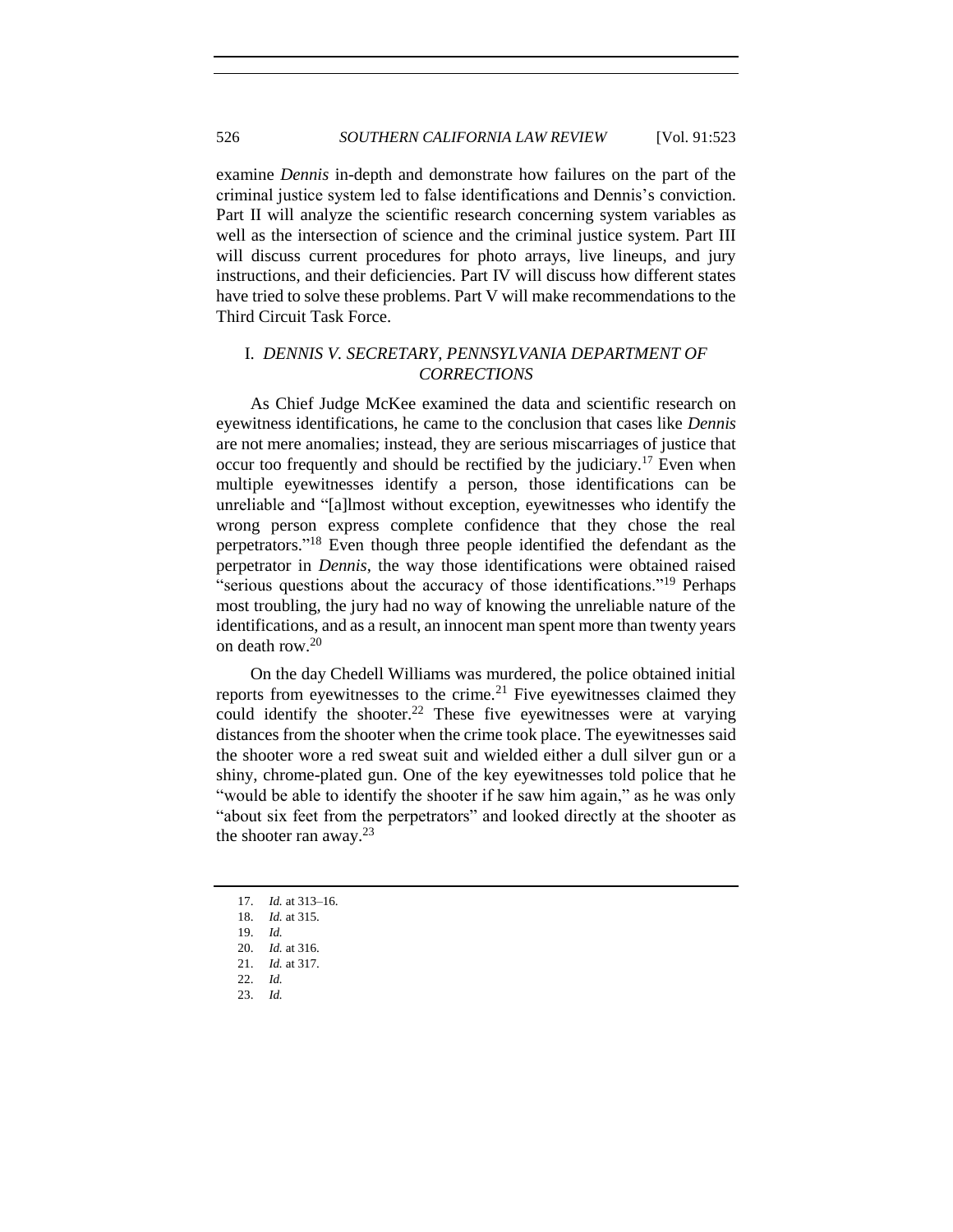2018] *EYEWITNESS IDENTIFICATIONS* 527

After the police heard rumors that the shooter was Dennis, they arranged for several eyewitnesses to see if they could identify Dennis as the shooter by placing his picture in a photo array.<sup>24</sup> The police "compiled three arrays of eight photographs each."<sup>25</sup> The first array was used to identify the shooter, the second to identify the accomplice, and the third to give the eyewitnesses an opportunity to identify a suspect. Police composed the photo arrays with pictures of seven innocent fillers and a recently taken photo of Dennis. They then individually showed the photo arrays to each eyewitness and instructed each witness to "[s]ee if you recognize anyone."<sup>26</sup> Four of the nine eyewitnesses stated that Dennis looked familiar, but no eyewitness expressed a high degree of confidence in their identification at the time of the photo array.<sup>27</sup> Following at least two of these uncertain identifications, the photo array administrator asked the eyewitnesses if they were confident in their identifications; when responding to this question, two eyewitnesses reported greater confidence in their identifications.<sup>28</sup> The remaining five eyewitnesses were not able to identify the shooter with any degree of certainty.<sup>29</sup>

Around a month and a half later, police conducted a live lineup, which included six persons: Dennis and five fillers. $30$  Only the four eyewitnesses that identified Dennis in the prior photo arrays were present at this live lineup, and "[t]he police had those four witnesses view the lineup at the same time, in the same room."<sup>31</sup> The police gave instructions to each eyewitness to carefully look at all of the lineup participants to see if they recognized any one of them as the suspect, and they also instructed that none of the eyewitnesses had to make an identification if they could not recognize the suspect in the lineup.<sup>32</sup> Two of the eyewitnesses somewhat confidently pointed out Dennis, one eyewitness was less sure, and one—the eyewitness who initially claimed that he was so close to the perpetrator that he could easily make an identification—identified a filler.<sup>33</sup> Later at the trial, the prosecution put three eyewitnesses on the stand, all of whom confidently

<sup>24.</sup> *Id.* at 318. Police never clarified where the rumors originated or why the detectives decided to further investigate the rumors. *Id.*

<sup>25.</sup> *Id.*

<sup>26.</sup> *Id.*

<sup>27.</sup> *Id.*

<sup>28.</sup> *Id.*

<sup>29.</sup> *Id.* at 319.

<sup>30.</sup> *Id.*

<sup>31.</sup> *Id.*

<sup>32.</sup> *Id.* at 320.

<sup>33.</sup> *Id.*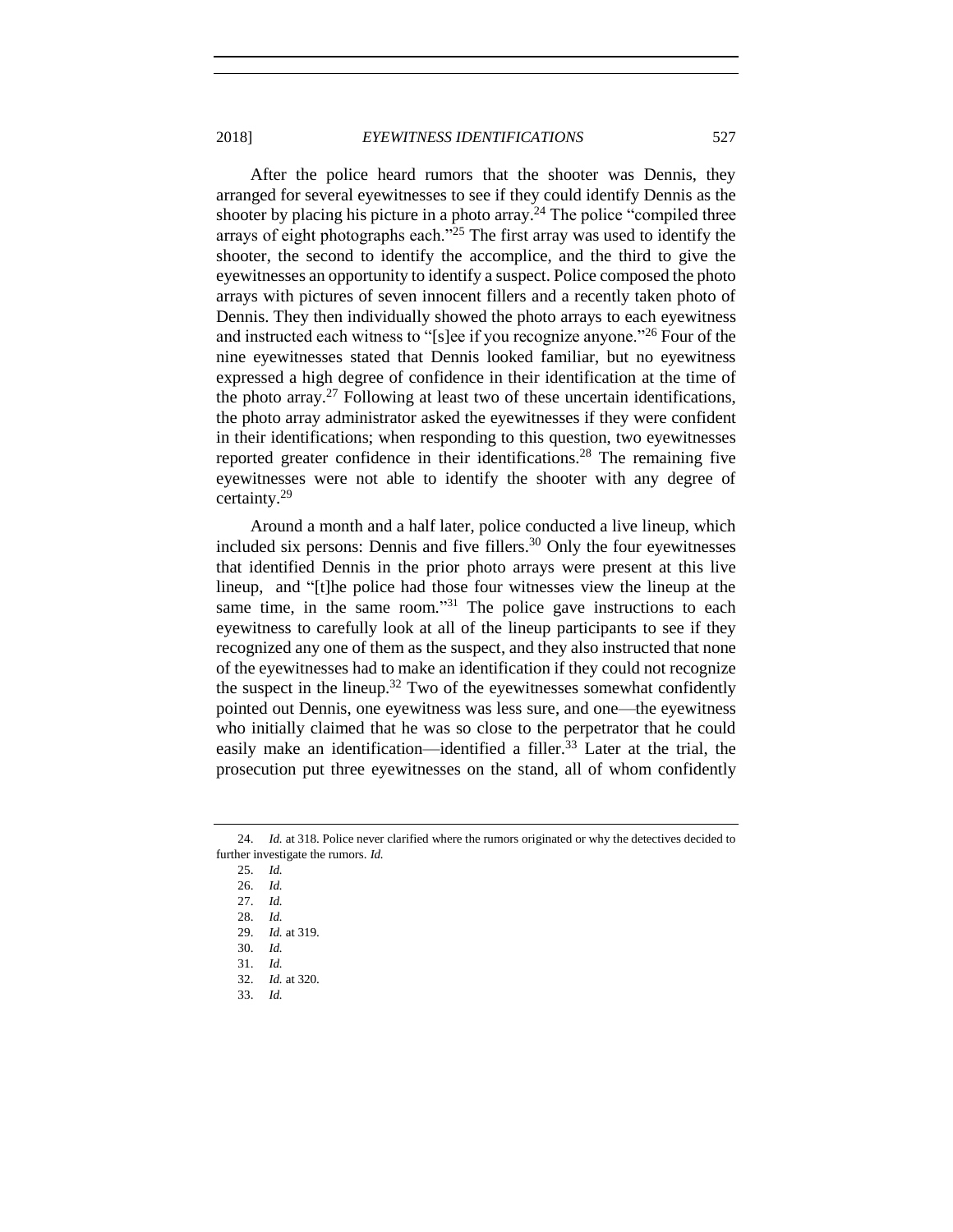528 *SOUTHERN CALIFORNIA LAW REVIEW* [Vol. 91:523

pointed at Dennis, "even though all three had expressed doubt in their earlier identifications."<sup>34</sup>

# <span id="page-5-0"></span>II. HISTORY OF THE SCIENTIFIC AND JUDICIAL ANALYSIS OF EYEWITNESS IDENTIFICATION EVIDENCE

The debate about what role science should play in eyewitness identification evidence is not new. In 1908, Hugo Münsterberg, a pioneering psychologist, published *On the Witness Stand*. <sup>35</sup> In it, Münsterberg profiles different judicial and police practices and analyzes them to see how the judicial system could improve with respect to eyewitness testimony. <sup>36</sup> To illustrate the need to incorporate science into the criminal justice system, he detailed an experience that occurred after his family home was burglarized.<sup>37</sup> As an eyewitness at the burglary trial, he recounted various details about the robbery.<sup>38</sup> But after comparing his testimony to the crime-scene evidence, Münsterberg realized there were significant errors in his testimony and that, despite his best intentions, some of his memories were distorted.<sup>39</sup> He emphasized that human memory is inherently faulty and that perhaps the greatest impediment to justice is not intentional lies on the part of the eyewitness but the unintentional failings of memory.<sup>40</sup> Finally, he spoke to the issue of how the judicial system has failed to put into practice the scientific research of the time. $41$ 

Münsterberg was repudiated by John Wigmore for what Wigmore viewed as an uncouth attack on the legal profession, an attack that was not justified by the scientific research Münsterberg touted.<sup>42</sup> Wigmore viewed Münsterberg as a popular scientist—someone more interested in fame than properly integrating science and the law.<sup>43</sup> While Wigmore criticized Münsterberg, he himself was a strong proponent of the use of psychology in the legal profession.<sup>44</sup> This debate, which took place over a century ago, demonstrates that even among those who believe science should play a

<sup>34.</sup> *Id.*

<sup>35.</sup> HUGO MÜNSTERBERG, ON THE WITNESS STAND: ESSAYS ON PSYCHOLOGY AND CRIME (1908).

<sup>36.</sup> *See generally id.*

<sup>37.</sup> *Id.* at 39–44.

<sup>38.</sup> *Id*. at 39.

<sup>39.</sup> *Id.* at 39–40.

<sup>40.</sup> *See id.* at 40, 67–68.

<sup>41.</sup> *See generally id.*

<sup>42.</sup> *See* James M. Doyle, *Ready for the Psychologists: Learning from Eyewitness Errors*, 48 CT.

REV. 4, 4–5 (2012).

<sup>43.</sup> *See id*. at 4.

<sup>44.</sup> *Id.*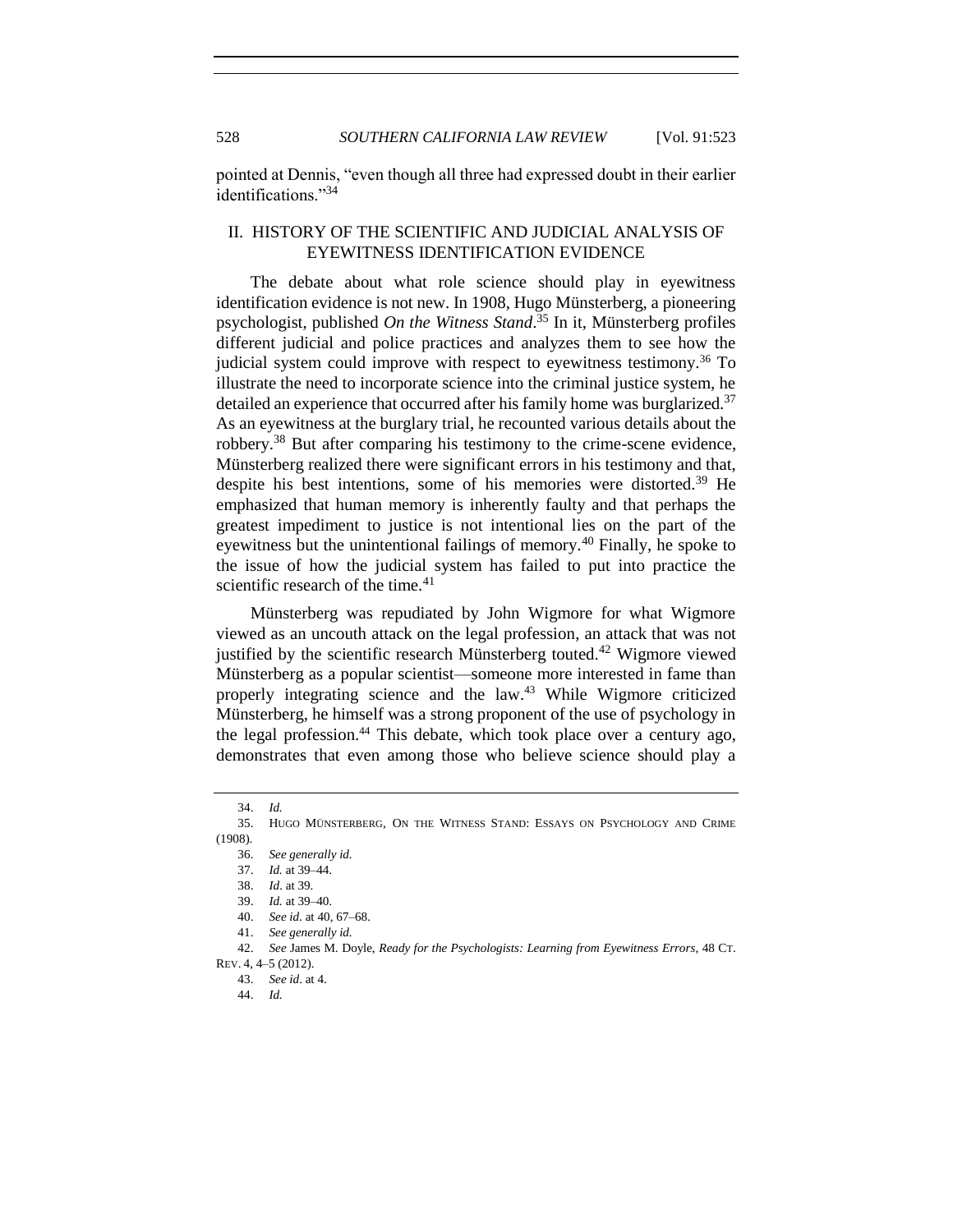2018] *EYEWITNESS IDENTIFICATIONS* 529

greater role in evidence, it is difficult to achieve a consensus on the specifics.

Today, there are some in the legal profession who believe few or no reforms are necessary to bring science and evidence together. For example, Justice Antonin Scalia, in his concurrence in *Kansas v. Marsh*, rejected the idea that the way the justice system handles eyewitness identifications is deeply flawed.<sup>45</sup> He wrote his *Marsh* concurrence primarily as a response to Justice Souter's dissent, in which Souter acknowledged the primary risk of capital punishment: that the defendant is innocent.<sup>46</sup> Scalia claimed that because Souter did not list an instance when an innocent person was put to death, this risk is overstated.<sup>47</sup> Scalia went further, claiming that DNA evidence has confirmed guilt more often than it has proved the innocence of convicted persons.<sup>48</sup> He also claimed that the recent reversals of false convictions are not the result of "the operation of some outside force to correct the mistakes of our legal system, rather than *as a consequence of the functioning of our legal system*."<sup>49</sup> Scalia stated that capital cases are actually given heightened judicial scrutiny, which leads to better and more accurate results, as the appeals process can be very lengthy in these cases.<sup>50</sup> Scalia echoed the claims of many who say that while the system may be imperfect, it still functions at a high rate of accuracy and needs minimal reform, if any. 51

Scalia's assessment contrasted with that of Chief Judge McKee in *Dennis*, in which McKee tied together the best psychological research on eyewitness identifications and recognized that the criminal justice system must improve in order to be more accurate.<sup>52</sup> McKee began by quoting Justice Brennan, who had stated over three decades prior that juries are likely to believe eyewitness testimony over other types of evidence, especially when the eyewitness is confident.<sup>53</sup> "James Dennis was sentenced to death because three eyewitnesses appeared at trial and confidently pointed their fingers at him when asked if they saw Chedell Williams' killer in the courtroom."<sup>54</sup> Because the jury was not properly instructed as to how to handle eyewitness identifications by the court and the police department was

<sup>45.</sup> *See* Kansas v. Marsh, 548 U.S. 163, 182–99 (2006) (Scalia, J., concurring).

<sup>46.</sup> *Id.* at 185–86.

<sup>47.</sup> *Id.* at 188.

<sup>48.</sup> *Id*.

<sup>49.</sup> *Id.* at 193.

<sup>50.</sup> *Id.* at 198.

<sup>51.</sup> *Id.*

<sup>52</sup>*. See generally* Dennis v. Sec'y, Pa. Dep't of Corr., 834 F.3d 263, 313–44 (3d Cir. 2016) (McKee, C.J., concurring).

<sup>53.</sup> *Id*. at 313.

<sup>54.</sup> *Id*.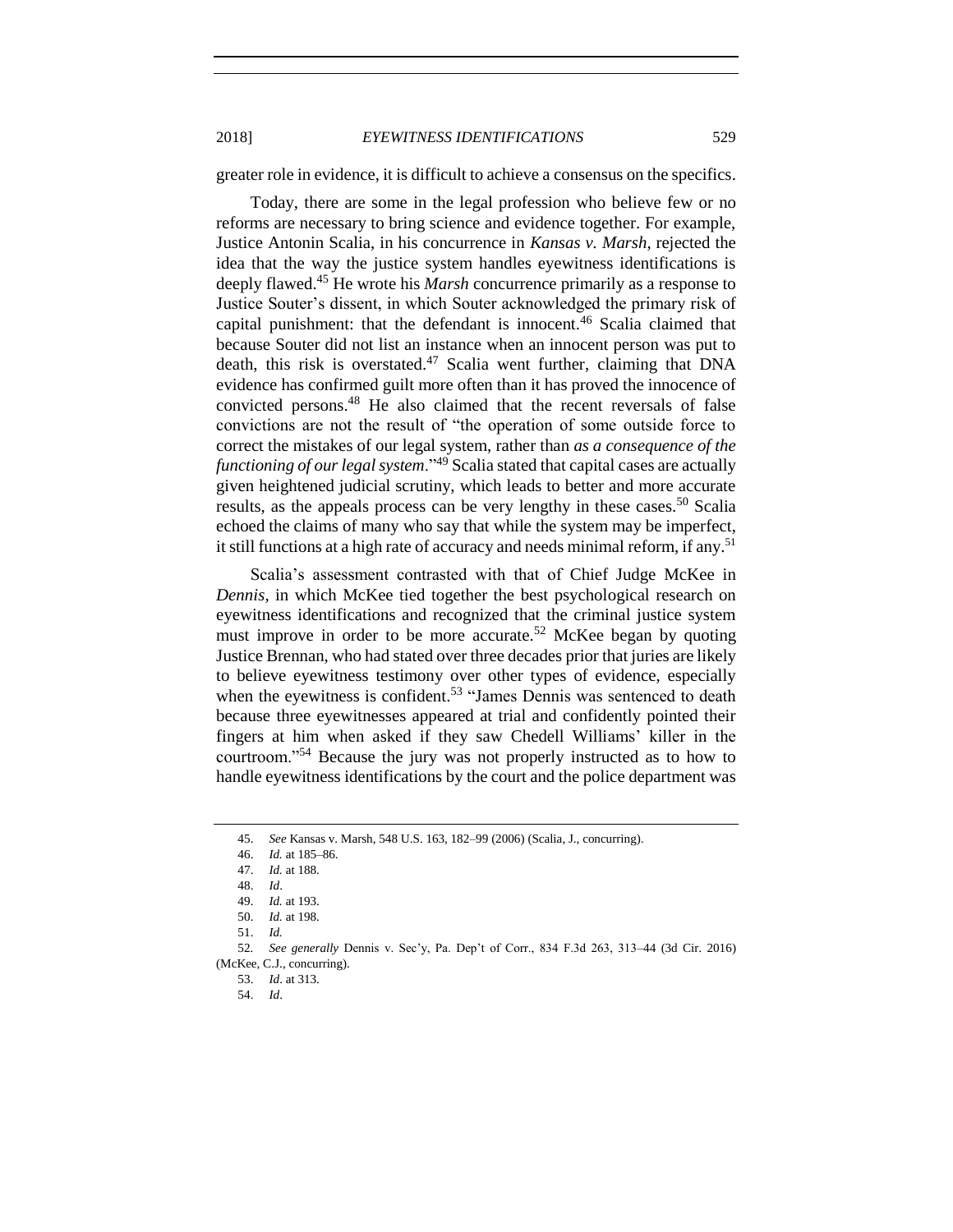not properly trained, an innocent man was sentenced to death.<sup>55</sup> His purpose in writing his lengthy and thoughtful concurrence was to push the law to catch up with the science and persuade both police departments and juries to reform.<sup>56</sup> Reform is critical as mistaken identifications "'erode public confidence in the criminal justice system as a whole."<sup>57</sup>

The Supreme Court itself recognized the problems inherent in eyewitness identifications in *United States v. Wade*. <sup>58</sup> In *Wade*, the Court declared that "the vagaries of eyewitness identification are well-known; the annals of criminal law are rife with instances of mistaken identification."<sup>59</sup> The Court cited "the degree of suggestion inherent in the manner in which the prosecution presents the suspect to witnesses for pretrial identification" as a major factor contributing to misidentification.<sup>60</sup> The Court's opinion recognized the danger that once an eyewitness has identified someone during a lineup, that eyewitness's confidence in that identification can be artificially inflated. Improper suggestions and poor lineup construction during the lineup process can taint an entire trial.<sup>61</sup>

# <span id="page-7-0"></span>III. PHOTO ARRAYS, LINEUPS, JURY INSTRUCTIONS, AND SYSTEM VARIABLES

<span id="page-7-1"></span>In the United States, eyewitnesses identify some 77,000 suspects annually.<sup>62</sup> Often, juries place great weight on eyewitness identifications and, accordingly, the identifications provide powerful evidence against a defendant.<sup>63</sup> Despite the importance of eyewitnesses, their accounts are generally less accurate than most people—including judges, jurors, and attorneys—would assume.<sup>64</sup>

In one study, 590 participants were tested to determine if, after having spoken to a woman for fifteen seconds, they could later identify that same woman.<sup>65</sup> During a live lineup where the woman was present, only forty-

<sup>55.</sup> *Id.*

<sup>56.</sup> *Id.*

<sup>57.</sup> *Id*. at 316 (quoting COMM. ON SCI. APPROACHES TO UNDERSTANDING AND MAXIMIZING THE VALIDITY AND RELIABILITY OF EYEWITNESS IDENTIFICATION IN LAW ENFORCEMENT AND THE COURTS ET AL., IDENTIFYING THE CULPRIT: ASSESSING EYEWITNESS IDENTIFICATION 22 (2014)).

<sup>58.</sup> *See generally* United States v. Wade, 388 U.S. 218 (1967).

<sup>59.</sup> *Id.* at 228.

<sup>60.</sup> *Id.*

<sup>61.</sup> *Id.* at 231–33.

<sup>62.</sup> DAN SIMON, IN DOUBT: THE PSYCHOLOGY OF THE CRIMINAL JUSTICE PROCESS 50–51 (2012).

<sup>63.</sup> *Id.*

<sup>64.</sup> *Id*. at 51, 53.

<sup>65.</sup> A. Daniel Yarmey, *Eyewitness Recall and Photo Identification: A Field Experiment*, 10 PSYCHOL. CRIME & L. 53, 53 (2004).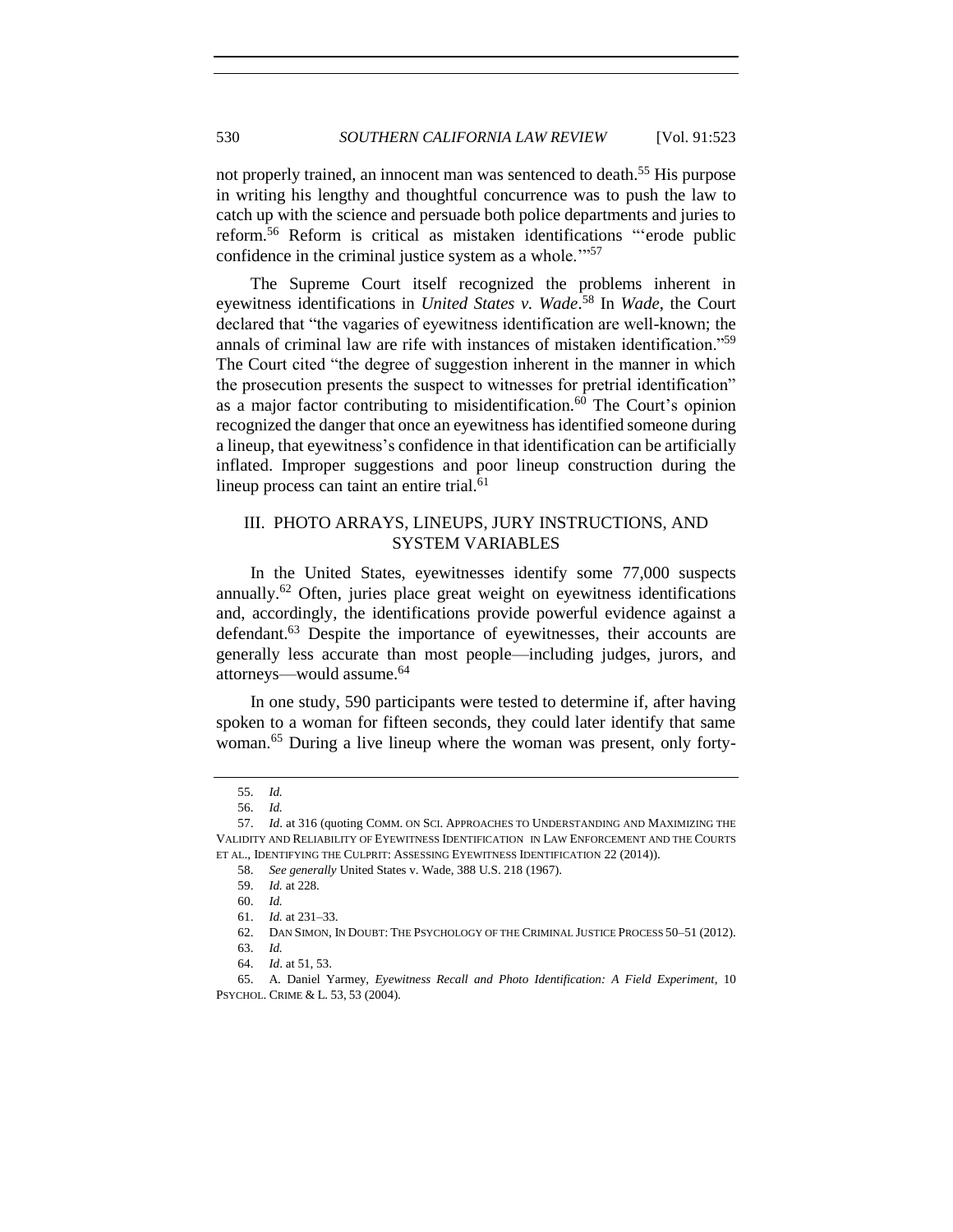nine percent of the participants were able to correctly identify the woman.<sup>66</sup> While 62% of participants correctly refrained from making an identification when the target was absent from the lineup, the remaining thirty-eight percent of participants made an identification.<sup>67</sup>

Police departments generally use three types of methods to obtain identifications from eyewitnesses: showups, photo arrays, and live lineups.<sup>68</sup> But how police departments administer these three methods varies greatly and lacks uniformity across jurisdictions.<sup>69</sup> With thousands of police departments and courts, it is difficult to obtain a clear picture of how different jurisdictions obtain eyewitness identifications.<sup>70</sup> Many police departments have no standing procedures or policies, and many police officers are not aware of how system variables, which police control, can influence the reliability of this type of evidence.<sup>71</sup>

This Section describes how photo arrays, live lineups, and jury instructions function and how these processes often fall short of their objective to obtain reliable identifications. Show-ups, ad hoc procedures where law enforcement officers bring eyewitnesses to a location to show them a suspect, will not be discussed at length. $^{72}$ 

#### A. PHOTO ARRAYS AND LIVE LINEUPS DEFINED

<span id="page-8-0"></span>Photo arrays and live lineups constitute important ways in which police can obtain eyewitness identifications.<sup>73</sup> Police regularly use both photo arrays and live lineups in their investigative efforts.<sup>74</sup> Though live lineups are generally considered more accurate than photo arrays, they are conducted less frequently.<sup>75</sup> In most photo arrays, the eyewitness is presented with a number of photographs and instructed to identify the photo of the person who the eyewitness believes committed the crime.<sup>76</sup> A defendant does not have the right to have an attorney present during a photo array.

Like photo arrays, live lineups are used by police either to determine or

<sup>66.</sup> *Id*.

<sup>67.</sup> *Id.*

<sup>68.</sup> SIMON, *supra* not[e 62,](#page-7-1) at 51.

<sup>69.</sup> *Id.*

<sup>70.</sup> *Id*.

<sup>71.</sup> *Id.* at 76.

<sup>72.</sup> For an in-depth discussion of show-up procedures, *see id.* at 70–71, 77–78.

<sup>73.</sup> *Id.* at 51–52.

<sup>74.</sup> *Id.* at 52.

<sup>75.</sup> *Id*. at 69.

<sup>76.</sup> *Id.* at 51–52.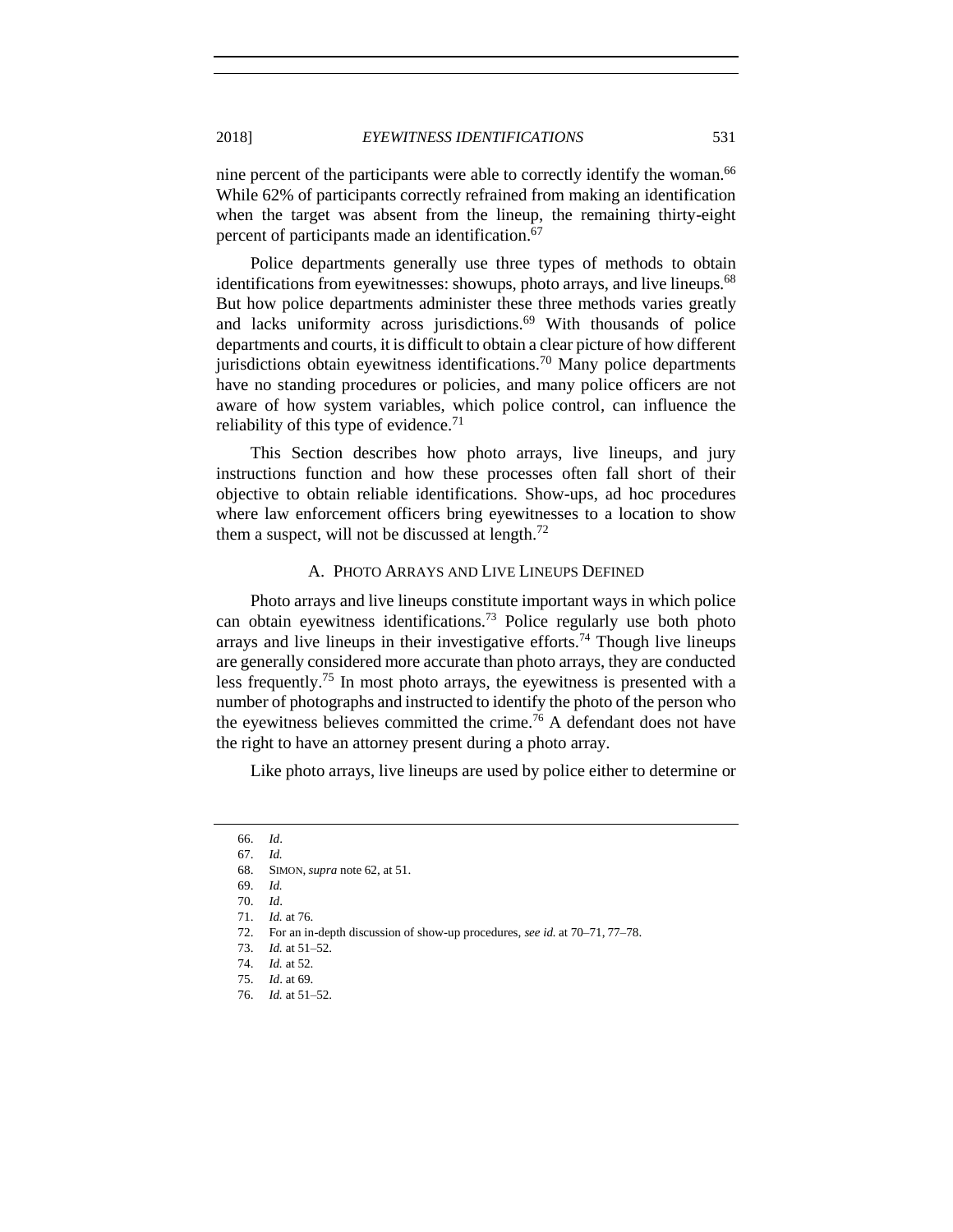confirm the identity of a suspect.<sup>77</sup> In a live lineup, an eyewitness is presented with a number of people and asked to identify the person the witness believes to be the suspect.<sup>78</sup> Live lineups can occur either before or after an indictment.<sup>79</sup> Most live lineups in the United States contain around five participants.<sup>80</sup> Eyewitnesses either view the lineup participants sequentially or simultaneously.<sup>81</sup> Sequential lineups compel the eyewitness to make an absolute judgment of identity, while simultaneous lineups allow the eyewitness to make a relative judgment of identity.<sup>82</sup>

In a sequential lineup the eyewitness views the suspect and fillers one at a time. . . . In the original sequential lineup for each person (i.e., the suspect and fillers) the eyewitness either identifies the person as the culprit or not. If the eyewitness makes an identification the procedure ends. If no identification is made then the next person is shown to the eyewitness. $83$ 

<span id="page-9-0"></span>In a simultaneous lineup, the eyewitness is presented with all the lineup participants at one time.<sup>84</sup>

#### <span id="page-9-1"></span>B. SYSTEM VARIABLES AND ACCURACY

As Chief Justice McKee stated in *Dennis*, system variables are within the control of law enforcement.<sup>85</sup> Because police departments control the practices and procedures used to acquire eyewitness identifications, the Third Circuit Task Force ("Task Force") should examine the scientific research concerning the accuracy of those procedures. Studies have identified simple, cost-effective ways to adjust system variables to improve the reliability of eyewitness identification evidence.

Though photo arrays and live lineups are most accurate when administered blindly—that is, when the person administering the lineup does not know the identity of the suspect—very few police departments conduct blind lineups and arrays. $86$  In an experiment, students were randomly

<span id="page-9-2"></span><sup>77.</sup> *Id.* at 70.

<sup>78.</sup> *Id.*

<sup>79.</sup> *Id.* at 81.

<sup>80.</sup> *Id.* at 72.

<sup>81.</sup> *Id.* at 71.

<sup>82.</sup> *Id.*

<sup>83.</sup> Daniel B. Wright, *The Impact of Eyewitness Identifications from Simultaneous & Sequential Lineups*, 15 MEMORY 746, 748 (2007).

<sup>84.</sup> SIMON, *supra* note [62,](#page-7-1) at 71.

<sup>85.</sup> Dennis v. Sec'y, Pa. Dep't of Corr., 834 F.3d 263, 321 (3d Cir. 2016) (McKee, C.J., concurring).

<sup>86.</sup> Steve D. Charman & Vanessa Quiroz, *Blind Sequential Lineup Administration Reduces Both False Identifications and Confidence in Those False Identifications*, 40 LAW & HUM. BEHAV. 477, 477, 483–84 (2016).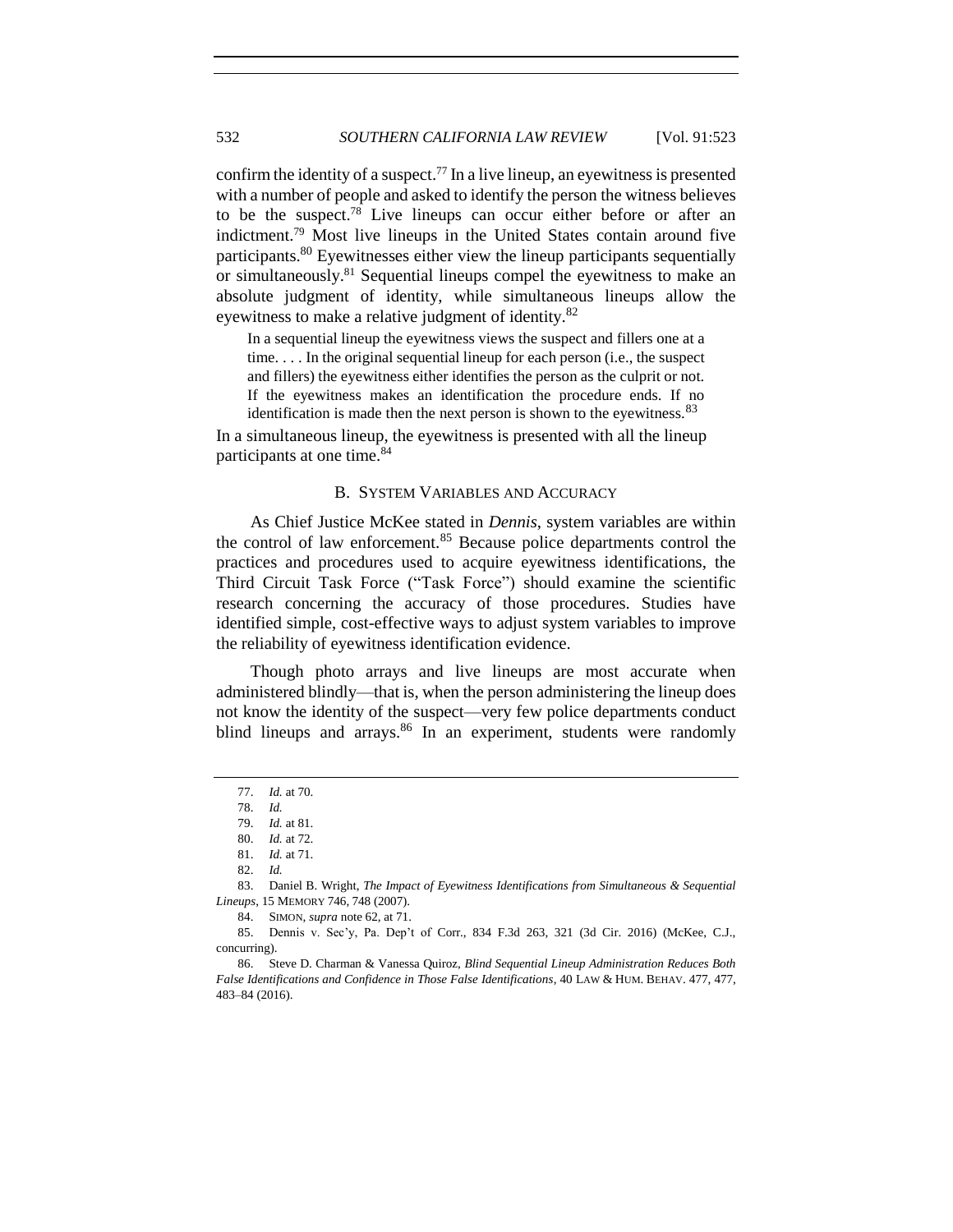assigned to play the role of either a lineup administrator or a mock eyewitness.<sup>87</sup> The mock eyewitnesses were shown a video of a theft in which they were exposed to the perpetrator's face for twenty-five seconds.<sup>88</sup> One group, who was assigned the role of lineup administrator, was told the identity of the suspect, while the other group was not. $89$  The researchers found that the non-blind administrators often smiled when the mock eyewitness viewed the suspect in the photo array and smiled after the eyewitness identified the suspect.<sup>90</sup> The non-blind photo arrays resulted in significantly more false identifications than the photo arrays that were administered blind.<sup>91</sup> The researchers also found that the non-blind administrators affected eyewitnesses' confidence in their selections.<sup>92</sup>

Feedback from a non-blind administrator can manipulate eyewitnesses' confidence in their identifications. $93$  This is even true when the eyewitness mistakenly identifies the wrong person; feedback confirming an eyewitness's mistaken identification impairs the eyewitness's memory of the original perpetrator.<sup>94</sup> When an administrator makes statements like "[w]e thought this might be the one," "[t]hat's the one you picked out in the photo," or even more subtle, non-verbal communications, eyewitnesses' confidence can increase and their ability to recognize the actual suspect can decrease.<sup>95</sup> "Relative to a no feedback condition, witnesses who received good-memory feedback expressed higher post-identification confidence in a subsequent lineup identification, whereas those who received poor-memory feedback evinced lower confidence."<sup>96</sup>

<span id="page-10-0"></span>Jurisdictions, as well as experts, disagree as to the advantages of using sequential lineups instead of simultaneous lineups. Some jurisdictions have reformed their procedures in order to have eyewitnesses make absolute judgments of identity, while others have cited evidence that claims relative judgments of identity are more reliable.<sup>97</sup> A study that purports to go against

<sup>87.</sup> *Id*. at 477.

<sup>88.</sup> *Id.* at 480.

<sup>89.</sup> *Id.* at 477.

<sup>90.</sup> *Id.*

<sup>91.</sup> *Id.*

<sup>92.</sup> *Id.* at 484.

<sup>93.</sup> Laura Smalarz & Gary L. Wells, *Confirming Feedback Following a Mistaken Identification Impairs Memory for the Culprit*, 38 LAW & HUM. BEHAV. 283, 283 (2014).

<sup>94.</sup> *Id.* 95. *Id.*

<sup>96.</sup> Michael R. Leippe, Donna Eisenstadt & Shannon M. Rauch, *Cueing Confidence in Eyewitness Identifications: Influence of Biased Lineup Instructions and Pre-Identification Memory Feedback Under Varying Lineup Conditions*, 33 LAW & HUM. BEHAV. 194, 197 (2009).

<sup>97.</sup> *See infra* Part IV (discussing how various jurisdictions have either adopted or rejected this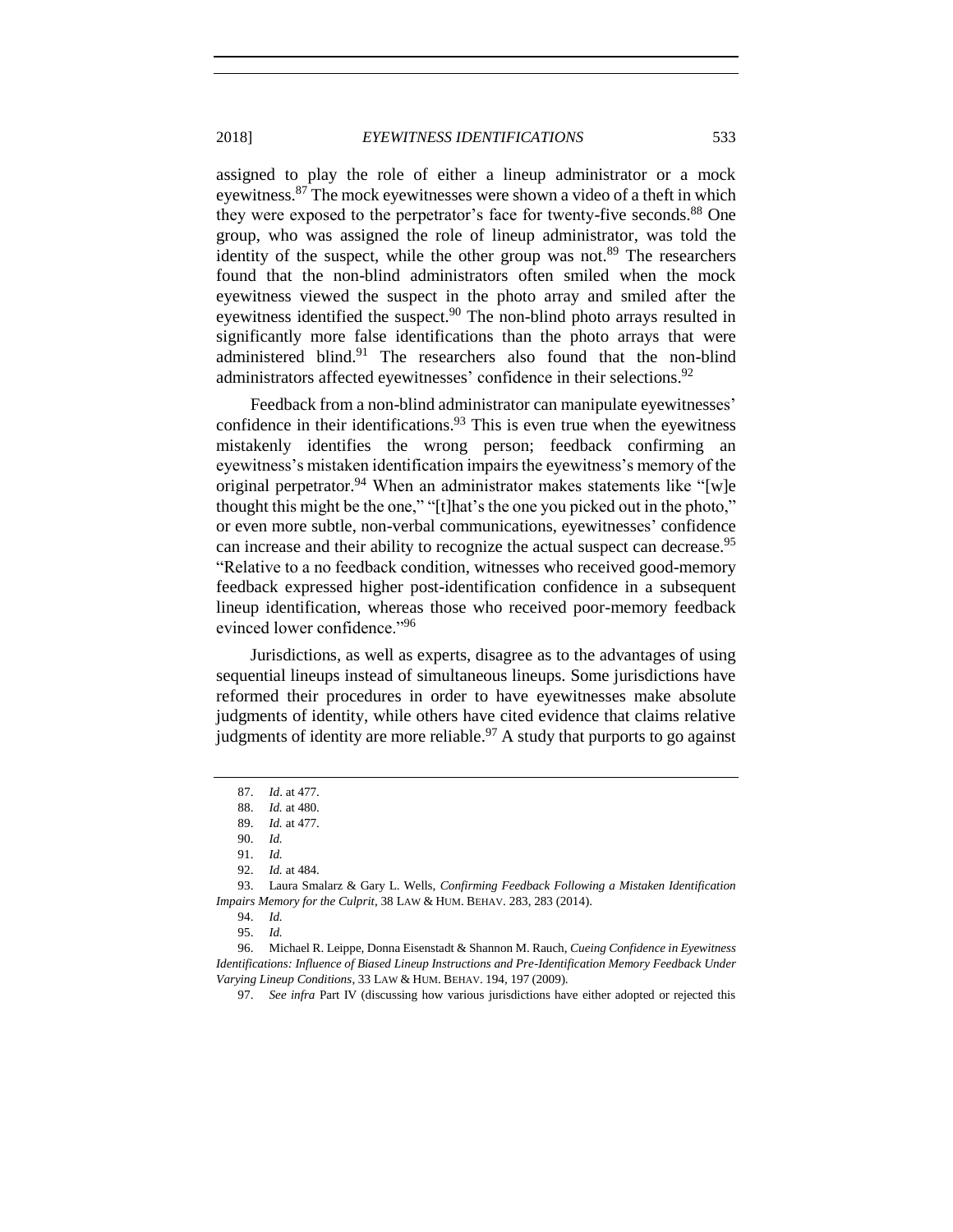the grain of recent evidence—in that it supports simultaneous lineups found that eyewitness identifications based on relative judgments are less reliable than those based on absolute judgments.<sup>98</sup> "[A] witness using an absolute judgment makes an identification of a lineup member if the match between that lineup member and the witness's memory of the perpetrator is sufficiently high," while a relative judgment can be made when the match is relatively better than any other member of the lineup.<sup>99</sup> The study also found that "witnesses' reliance on relative judgments undermines the reliability of the identification evidence, and increases the relative risk of a false identification that can ultimately lead to a wrongful conviction."<sup>100</sup> Despite this recent study, the scientific community is still somewhat divided on this issue, with some studies claiming that there is little difference in reliability between the two approaches.<sup>101</sup>

<span id="page-11-0"></span>Lineup instructions given to eyewitnesses before they make identifications impact the reliability of any identification that follows.<sup>102</sup> Biased instructions occur when "the lineup administrator fails to explicitly instruct the eyewitness that the perpetrator may not be present in the lineup and that it is permissible to identify no one."<sup>103</sup> In some instances, biased instructions "compel[] witnesses to adopt a lower criterion for accepting their sense of recognition of the most familiar-looking lineup member as correct . . . and thereby enhances their confidence in making a positive identification of that lineup member," and can also artificially increase eyewitnesses' confidence in their identifications because they may assume the suspect is in the lineup.<sup>104</sup> In one study, participants viewed a video of a mock theft and were instructed to identify a suspect from both a thief-present and thief-absent live lineup.<sup>105</sup> One group was given biased instructions before they attempted to make an identification, while the other group was not. The mock eyewitnesses' confidence was then measured. The results found that "[b]iased instructions and positive feedback increased confidence

105. *Id*. at 194.

reform).

<sup>98.</sup> Steven E. Clark, Michael A. Erickson & Jesse Breneman, *Probative Value of Absolute and Relative Judgments in Eyewitness Identification*, 35 LAW & HUM. BEHAV. 364, 364 (2011).

<sup>99.</sup> *Id*.

<sup>100.</sup> *Id.* at 377.

<sup>101.</sup> *See, e.g.*, COMM. ON SCI. APPROACHES TO UNDERSTANDING & MAXIMIZING THE VALIDITY & RELIABILITY OF EYEWITNESS IDENTIFICATION IN LAW ENF'T & THE COURTS ET AL., IDENTIFYING THE CULPRIT: ASSESSING EYEWITNESS IDENTIFICATION 104 (2015) [hereinafter COMM. ON SCI.].

<sup>102.</sup> Leippe, *supra* not[e 96,](#page-10-0) at 196, 204.

<sup>103.</sup> *Id.* at 196.

<sup>104.</sup> *Id.*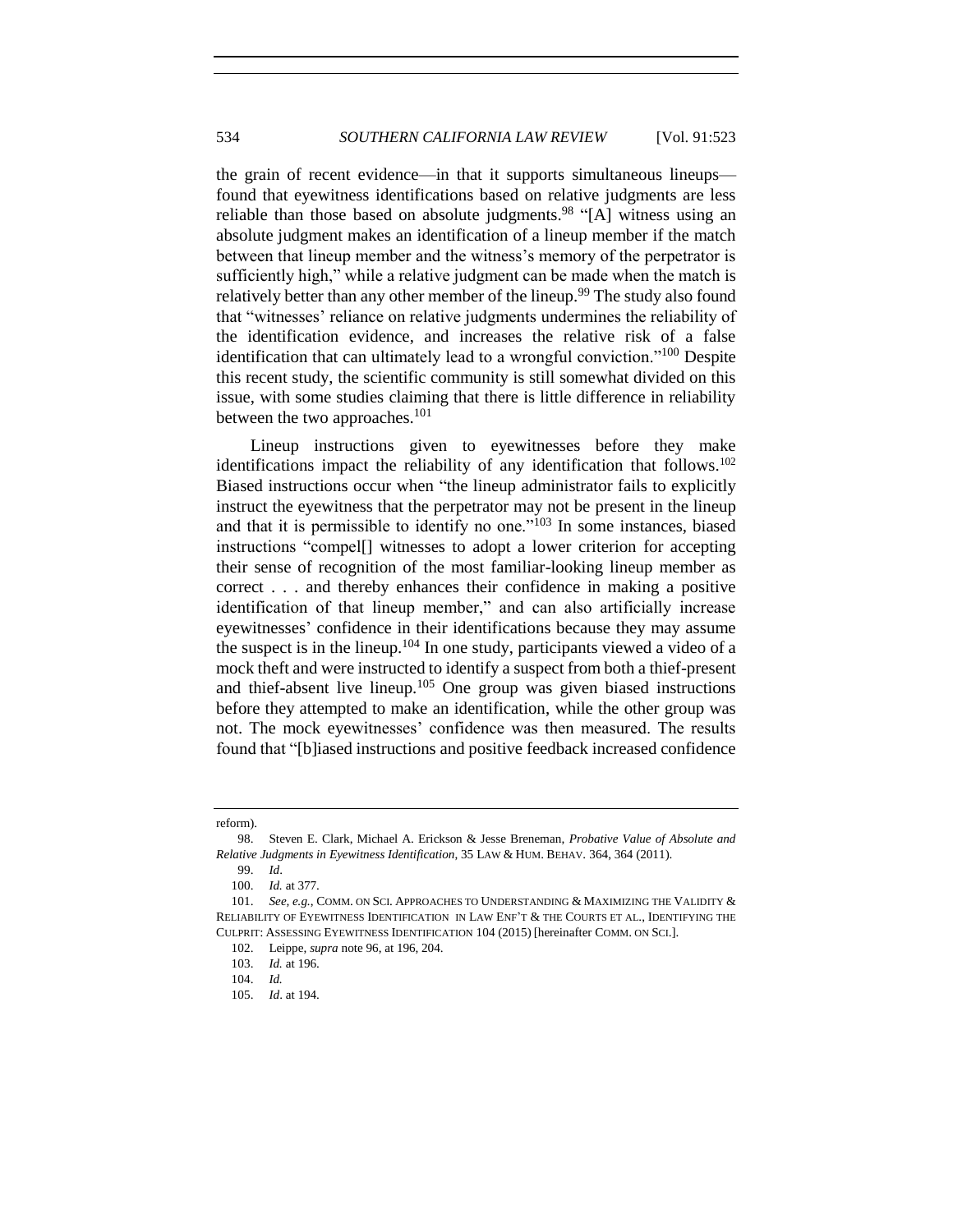and ratings of eyewitnessing conditions."<sup>106</sup> The study also found that eyewitnesses' confidence in their identifications only modestly relates to the accuracy of those identifications. 107

## <span id="page-12-1"></span>C. JURY INSTRUCTIONS

<span id="page-12-0"></span>Jury instructions that provide the jury with information on how to use eyewitness identifications could improve a jury's evaluation of eyewitness evidence, thus improving the deliberation process. Instructions can inform the jury how memory works, how an identification was obtained, and dismiss the myth of the infallibility of the identification process.<sup>108</sup> Jury instructions regarding eyewitness identifications and their use in trials typically contain some qualifications about their accuracy, but these instructions are often generic and do not properly convey scientific realities.<sup>109</sup> Some experts claim that most current jury instructions do not increase a jury's sensitivity to possible errors in eyewitness testimony.<sup>110</sup> This is because jurors weigh eyewitness evidence too heavily and because they are "often uncritical of the reliability of the testimony."<sup>111</sup>

For example, the instructions received by the jury in *Dennis* were "plain vanilla" and unhelpful.<sup>112</sup> The instructions were long, confusing, and did not include any "explanation of the relevant system or estimator variables that so crucially impact the reliability of witness identifications."<sup>113</sup> Jurors are often not aware, or at least do not receive instructions from the court, of possible inaccuracies of eyewitness testimony generally and of eyewitness identifications specifically.<sup>114</sup> Studies have shown that jurors do not understand how memory functions or how memory can be influenced and manipulated.<sup>115</sup> Juries have limited knowledge about memory and rely on eyewitness confidence, an eyewitness's memory for minor details, and the consistency of an eyewitness's testimony, while ignoring the impact system variables have on the reliability of eyewitness identifications.<sup>116</sup> The myth

109. *Id*. at 342.

111. Wright, *supra* not[e 83,](#page-9-1) at 747.

<sup>106.</sup> *Id.*

<sup>107.</sup> *Id.*

<sup>108.</sup> *See* Dennis v. Sec'y, Pa. Dep't of Corr., 834 F.3d 263, 341–44 (3d Cir. 2016) (McKee, C.J., concurring).

<sup>110.</sup> *See, e.g.*, Richard A. Wise et al., *An Examination of the Causes and Solutions to Eyewitness Error*, FRONTIERS PSYCHIATRY, Aug. 14, 2014, at 1, 4.

<sup>112.</sup> *Dennis*, 834 F.3d at 342 (McKee, C.J., concurring).

<sup>113.</sup> *Id.*

<sup>114.</sup> *Id.*

<sup>115.</sup> *See generally* Wise, *supra* not[e 110.](#page-12-1)

<sup>116.</sup> *Id.* at 1–2.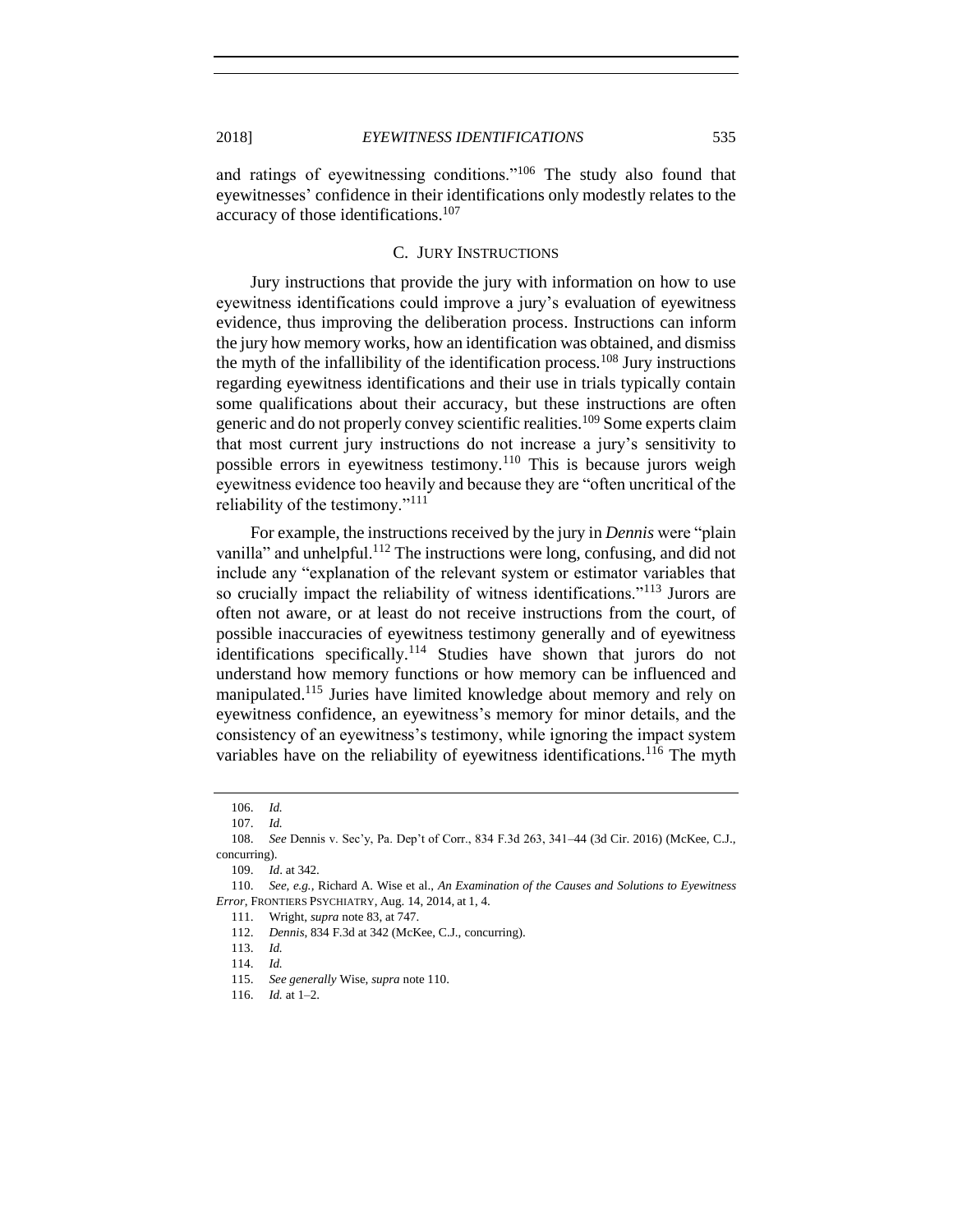that people can never forget a face or that an encounter with an armed suspect increases or enhances one's ability to identify a suspect can lead to a jury overvaluing an identification during its deliberations.<sup>117</sup>

# IV. DIFFERING JURISDICTIONAL APPROACHES

<span id="page-13-0"></span>In the past decade, a few jurisdictions have reformed procedures with the goal of improving the reliability of eyewitness identification evidence. This Section will discuss three states in particular: New Jersey, Oregon, and North Carolina. These jurisdictions used scientific research to improve how police departments obtain identifications and to ensure that courts only admit into evidence eyewitness identifications that have indicia of truth and reliability. New Jersey and Oregon addressed eyewitness identification procedures through their respective Supreme Courts.<sup>118</sup> North Carolina's legislature instituted reforms statutorily.<sup>119</sup> In addition to analyzing the reforms adopted by these states, this Section will evaluate proposals from experts in the fields of law and psychology who have proposed procedures and practices to increase the reliability of eyewitness identification evidence.

## A. NEW JERSEY

<span id="page-13-1"></span>Recently, the Supreme Court of New Jersey attempted to improve the reliability of eyewitness identification evidence with its decision in *State v. Henderson*. <sup>120</sup> The court overhauled its test for the admission of eyewitness identification evidence.<sup>121</sup> The decision called for blind administration of photo arrays and live lineups, new pre-lineup instructions, the creation of rules for lineup construction, and new record keeping procedures.<sup>122</sup> The court also determined that jury instructions needed to improve in order to better equip juries in their process of deliberation.<sup>123</sup>

In *Henderson*, an eyewitness to a crime was shown a photo array that included eight photographs—one of the suspect and seven of innocent fillers.<sup>124</sup> Before the photo array was administered, the eyewitness was given instructions that were standard in New Jersey police departments.<sup>125</sup> He was

<sup>117.</sup> *Dennis*, 834 F.3d at 342–43 (McKee, C.J., concurring)*.*

<sup>118.</sup> *See generally* State v. Lawson, 291 P.3d 673 (Or. 2012); State v. Henderson, 27 A.3d 872 (N.J. 2011).

<sup>119.</sup> N.C. GEN. STAT. § 15A-284.50–.53 (2015).

<sup>120.</sup> *See Henderson*, 27 A.3d at 896–903.

<sup>121.</sup> *See id.*

<sup>122.</sup> *Id.* at 896–900.

<sup>123.</sup> *Id.* at 878.

<sup>124.</sup> *Id.* at 880–81.

<sup>125.</sup> *Id.*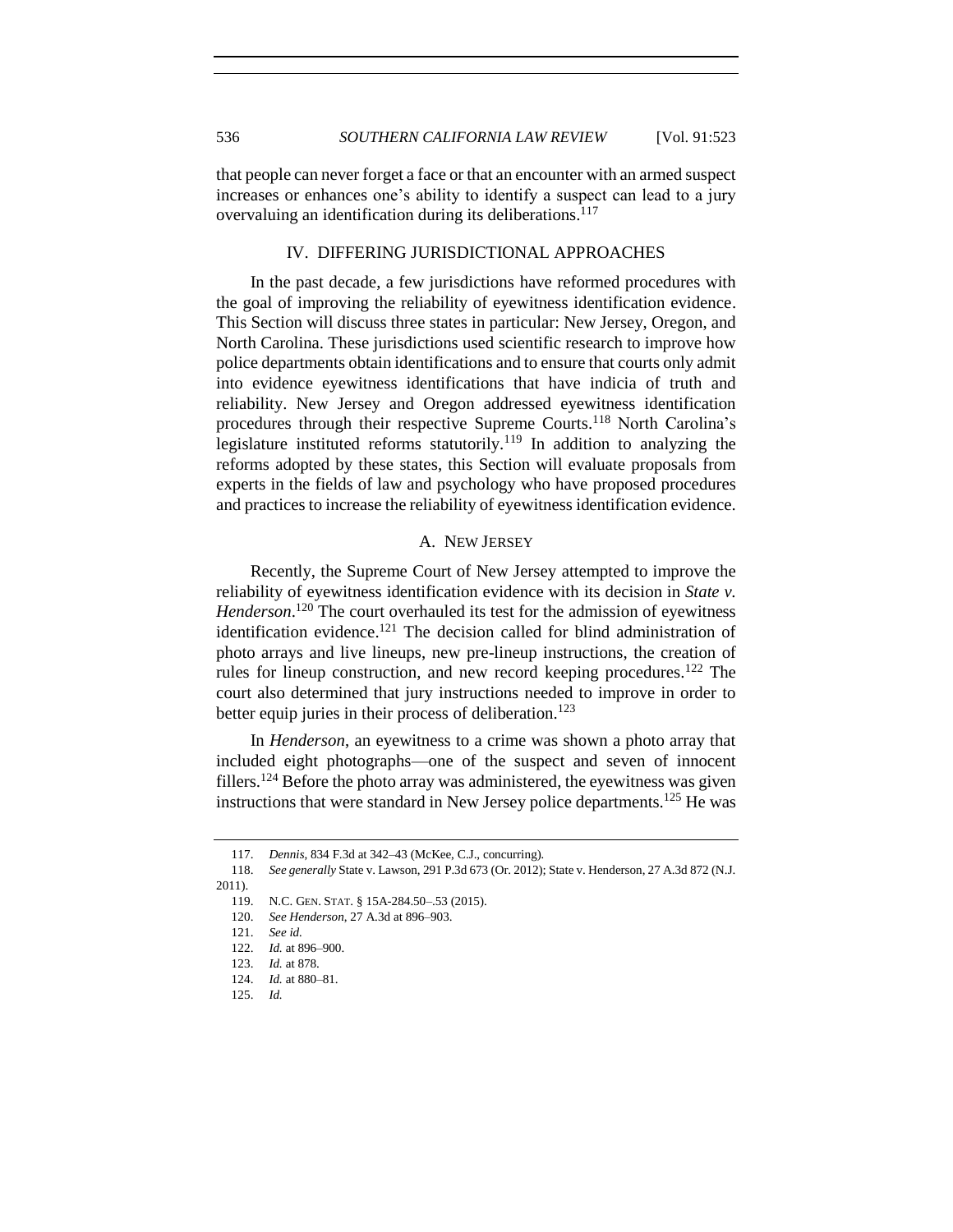informed that an administrator would show him photos sequentially and the perpetrator's photo was not necessarily included in the array.<sup>126</sup> The eyewitness also was instructed that the suspect could have either gained or lost weight since the incident and that facial hair could easily be altered.<sup>127</sup> The photos were shown to the eyewitness in an order that was random to the administrator.<sup>128</sup> During the photo array, the eyewitness narrowed the photos down to two, but he could not make a clear identification. <sup>129</sup> Police later testified that during this point in the photo array, the eyewitness was excited, so police removed him from the room, calmed him down for one to five minutes, and then showed him the eight photos again.<sup>130</sup> Police claimed that the eyewitness was then quickly and confidently able to identify the police suspect. The eyewitness later testified that he felt pressured to make an identification and that police pushed him to identify the suspect.<sup>131</sup>

The jury instructions provided at trial did not inform the jury about the influence suggestive police behavior can have on the reliability of identifications.<sup>132</sup> The instructions were long, confusing, and included scientific language most likely unfamiliar to jurors, and to determine whether the identification was reliable, the instructions asked jurors to consider a number of competing and seemingly contradictory factors.<sup>133</sup>

To improve the reliability of eyewitness identifications, the New Jersey Supreme Court addressed system variables within the control of the criminal justice system that it believed would best improve the reliability of identification evidence.<sup>134</sup> The court determined that because even subtle, non-intentional suggestions by police during the identification process can influence memory, photo arrays and live lineups should be administered blindly.<sup>135</sup> Because police departments have limited resources, the court suggested that departments could use the "envelope method" for the administration of photo arrays.<sup>136</sup> With the envelope method, "an officer who knows the suspect's identity places single lineup photographs into different envelopes, shuffles them, and presents them to the witness. The

129. *Id.*

130. *Id.*

131. *Id.*

- 132. *See id.* at 882–83.
- 133. *Id.*

<sup>126.</sup> *Id.*

<sup>127.</sup> *Id*. at 881.

<sup>128.</sup> *Id.*

<sup>134.</sup> *See id.* at 892, 896.

<sup>135.</sup> *Id.* at 896–97. 136. *Id.* at 897.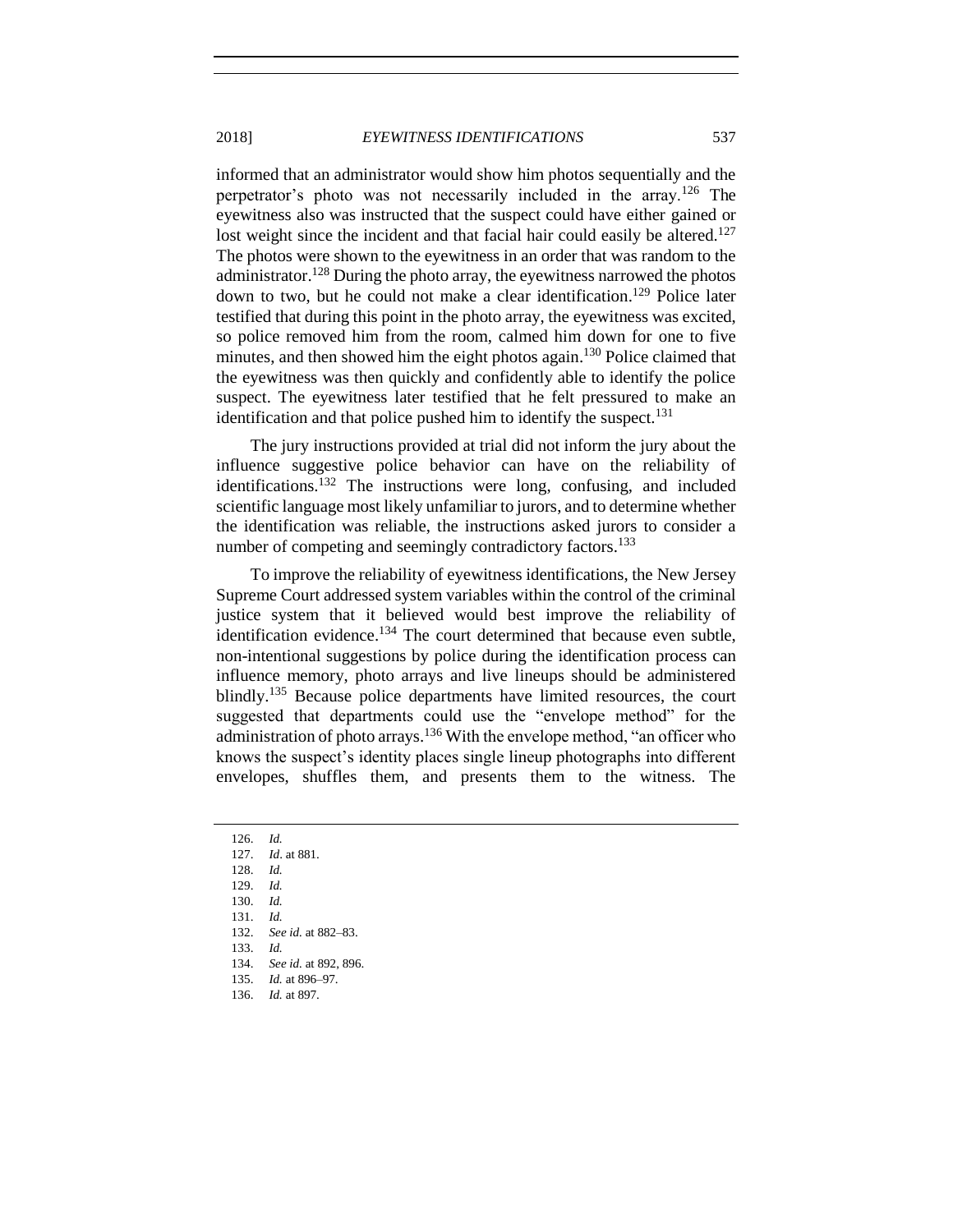officer/administrator then refrains from looking at the envelopes or pictures while the witness makes an identification."<sup>137</sup> This method would decrease the likelihood of improper suggestion by the police.<sup>138</sup>

The court ordered that before administering a photo array or a live lineup, New Jersey police must always instruct the eyewitness that the person who committed the crime may or may not be present and that the eyewitness should not feel pressure to make an identification.<sup>139</sup> In order to decrease the possibility of an eyewitness simply guessing the identity of the suspect, every lineup should be composed of fillers who look similar to the suspect, so the suspect does not stand out.<sup>140</sup> This is so an eyewitness's confidence is not artificially inflated by a perception that the identification process was "easy."<sup>141</sup> There should be at least five fillers in a live lineup, and lineups should not feature more than one suspect.<sup>142</sup> The court also reminded police departments that all lineups should be recorded and preserved so that courts can later determine if the lineup was properly constructed.<sup>143</sup>

In order to avoid improper feedback from police that could inflate eyewitnesses' confidence in their identification, the court held that "law enforcement officers should make a full record—written or otherwise—of the witness' statement of confidence once an identification is made."<sup>144</sup> Officers should not allow eyewitnesses to view the suspect multiple times, as this can artificially increase confidence in their identification.<sup>145</sup> The New Jersey Supreme Court took no position on whether police departments should favor sequential or simultaneous lineups.<sup>146</sup> The court believed that there was insufficient scientific evidence to show a preference for either and that more studies needed to be conducted before the court could state a preference.<sup>147</sup>

To better help jurors understand the eyewitness identification process, the court reformed jury instructions.<sup>148</sup> Lay people, on the whole, do not understand how memory works.<sup>149</sup> The court identified the common

137. *Id.* 138. *Id.* 139. *Id.* 140. *Id.* at 897–98. 141. *Id.* at 898. 142. *Id.* 143. *Id.*  144. *Id.* at 900. 145. *Id.* at 900–01. 146. *Id*. at 901–02. 147. *Id.* 148. *Id.* at 910–11. 149. *Id.* at 910.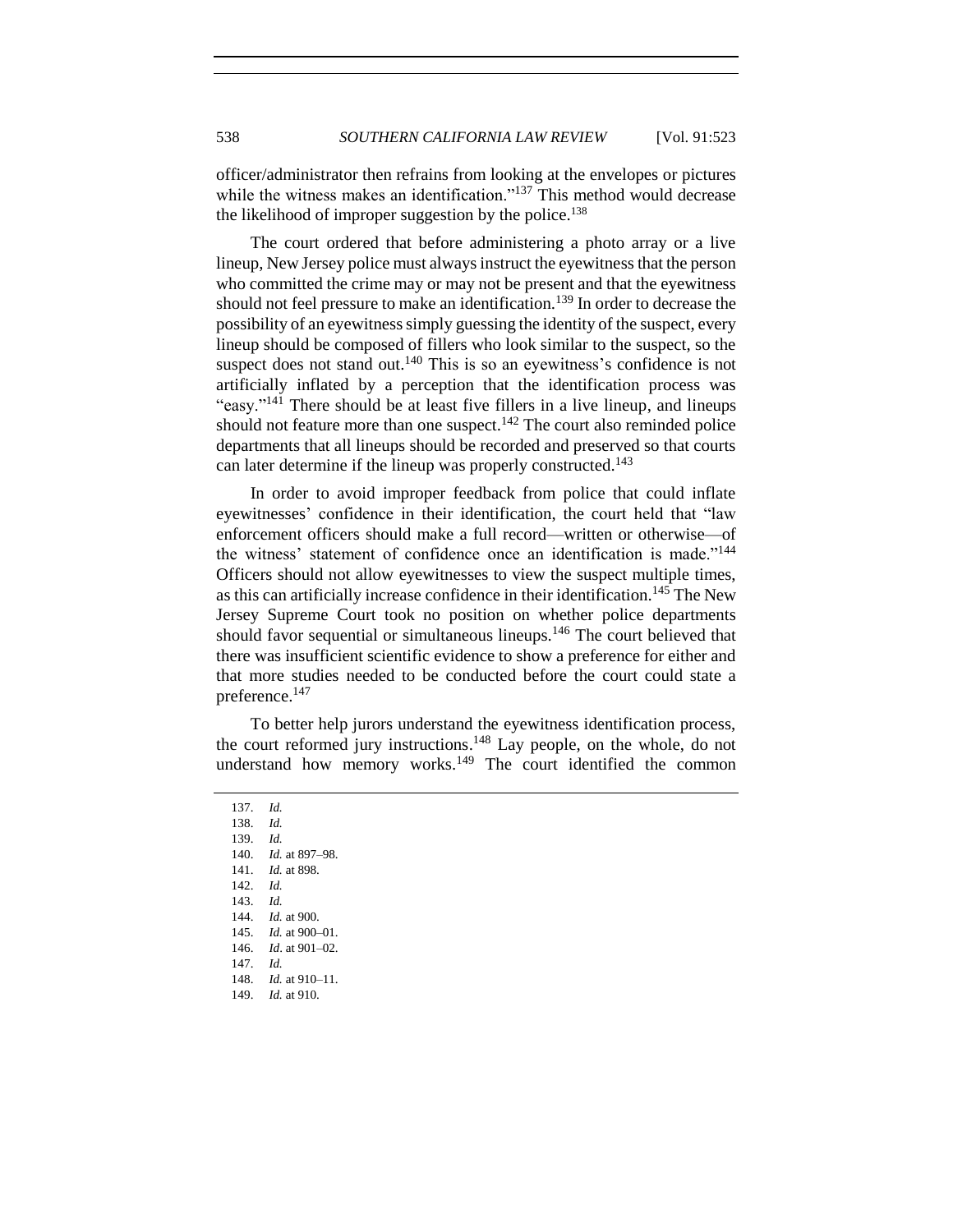misconceptions that memory is similar to a video recording and that memory cannot be contaminated or distorted by outside influence.<sup>150</sup> Juries also tend to give disproportionate weight to the confidence of the eyewitness.<sup>151</sup> In order to better equip the jury to evaluate eyewitness identifications, jury instructions need to clearly and comprehensively inform the jury about the science of eyewitness identification and the nature of memory.<sup>152</sup> However, jury instructions should not overwhelm the jury and must be helpful to jurors.

#### B. OREGON

<span id="page-16-0"></span>In *State v. Lawson*, the Supreme Court of Oregon overhauled its test for determining the admissibility of eyewitness identifications.<sup>153</sup> In *Lawson*, the court consolidated two cases, in which the admissibility of eyewitness identification evidence was at issue.<sup>154</sup> Two defendants were separately tried and convicted, at least in part because of eyewitness identifications that "had been subject to an unduly suggestive police procedure in the course of identifying" the defendants.<sup>155</sup>

The test used by Oregon courts during the defendants' trials to evaluate the admissibility of eyewitness identification evidence was fairly permissive, and it failed in its purpose of preventing suggestive and inaccurate identifications from being admitted into evidence.<sup>156</sup> The test was comprised of generic, unhelpful factors that attempted to make sure the time between the event and the identification was minimized, the certainty of the eyewitness was high, and the eyewitness had a chance to clearly see the suspect before the identification was admitted.<sup>157</sup>

In one of the cases consolidated in *Lawson*, a victim was shot in the chest and admitted to the hospital, where she was questioned by police as to the identity of her attacker.<sup>158</sup> The victim was shown a black-and-white photo array while heavily medicated, sedated, and restrained in her hospital bed.<sup>159</sup> Moreover, because her injuries necessitated a breathing tube, the victim could only respond to police questioning by nodding or shaking her head. At first, the victim did not identify anyone from the photo array;

<sup>150.</sup> *Id.* at 894–95.

<sup>151.</sup> *Id.* at 910–11.

<sup>152.</sup> *See id.* at 910–11, 924–25.

<sup>153.</sup> *See* State v. Lawson, 291 P.3d 673, 688 (Or. 2012).

<sup>154.</sup> *Id*. at 678.

<sup>155.</sup> *Id.*

<sup>156.</sup> *Id.* at 683–84, 688–89.

<sup>157.</sup> *Id.* at 683–84.

<sup>158.</sup> *Id.* at 678–79.

<sup>159.</sup> *Id.* at 679.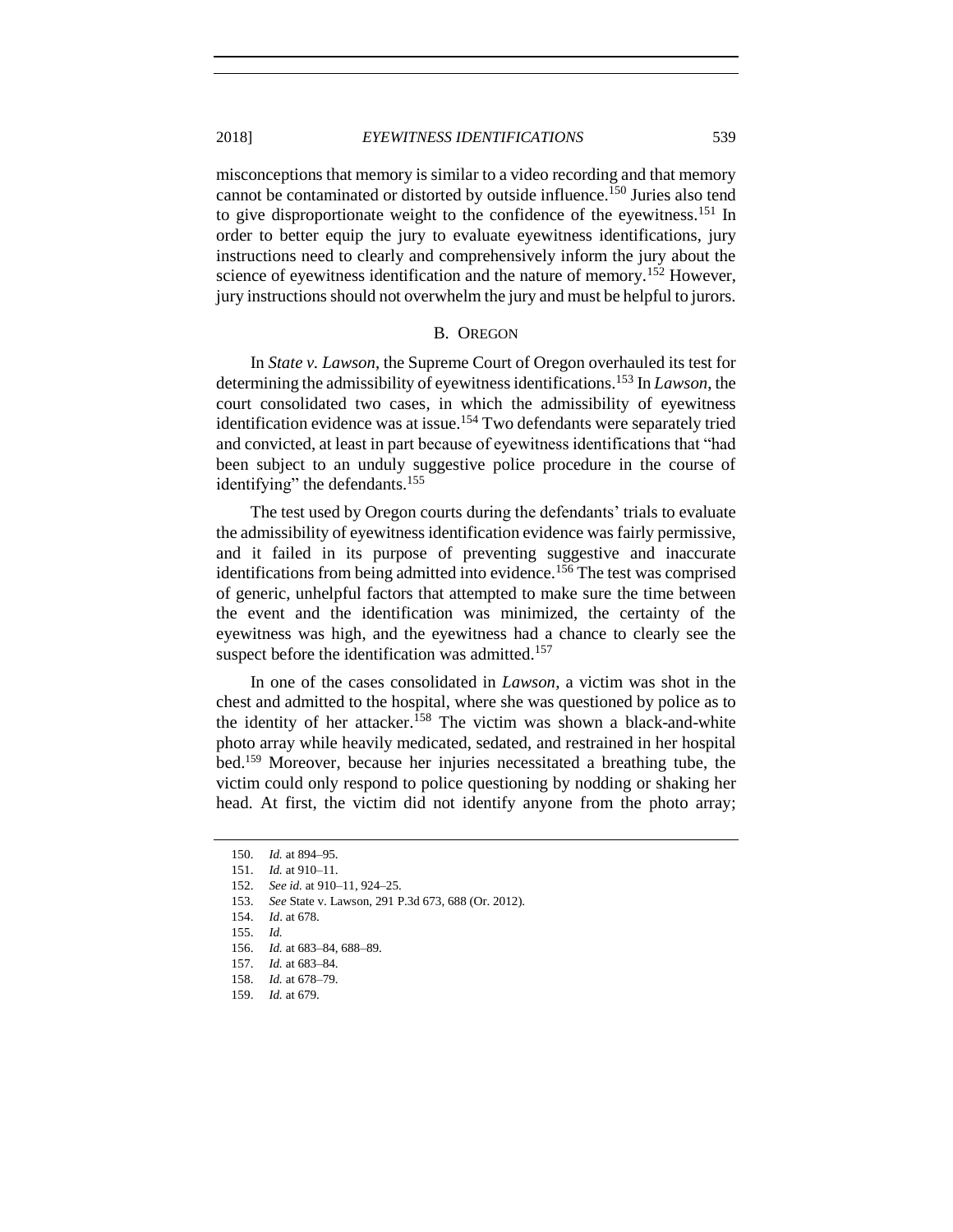however, she eventually nodded "yes" to leading questions regarding the suspect's identity.<sup>160</sup> The victim later had no recollection of this interview.<sup>161</sup>

Approximately two weeks later, when the victim could speak, she said that she was not able to identify the person who shot her; the following month, she was not able to pick the defendant out of another photo array, but shortly thereafter the police informed her that she had identified someone during her stay in the hospital.<sup>162</sup> After hearing this, the victim said she recognized the man police had identified as a suspect; however, she stated that she was not certain he was the perpetrator.<sup>163</sup> At a much later date, and after police repeatedly exposed the victim to the suspect's photo, the victim identified the suspect at a live lineup and even testified at trial that she "always knew it was him."<sup>164</sup> Based in part on this evidence, the defendant was convicted.<sup>165</sup> On appeal, the Oregon Supreme Court held that the identification should not have been admitted into evidence as it was subject to suggestive police procedure.<sup>166</sup>

In the case, the Oregon Supreme Court examined scientific research about system variables that the court believed could prevent false or unreliable identifications from being admitted into evidence.<sup>167</sup> Based on their examination of the science, the court mandated judicial and police department reforms.<sup>168</sup> Additionally, the *Lawson* court shifted the defendant's burden to prove suggestibility onto the prosecution.<sup>169</sup>

In order to improve the reliability of eyewitness identification evidence, the Oregon Supreme Court found that the criminal justice system needed to improve several system variables, which are in the exclusive control of the justice system.<sup>170</sup> The court called for the blind administration of photo arrays to prevent an administrator from improperly influencing an identification.<sup>171</sup> When police administer photo arrays or live lineups, the administrator should inform eyewitnesses that they do not have to make an identification, as the perpetrator may not be in the lineup or array.<sup>172</sup> The

161. *Id*. 162. *Id.* 163. *Id*. at 679–80. 164. *Id.* at 680. 165. *Id.* 166. *Id.* at 698. 167. *Id*. at 685–88. 168. *Id*. at 698. 169. *Id.* at 693–94. 170. *Id*. at 685. 171. *Id.* at 686. 172. *Id.*

<sup>160.</sup> *Id.*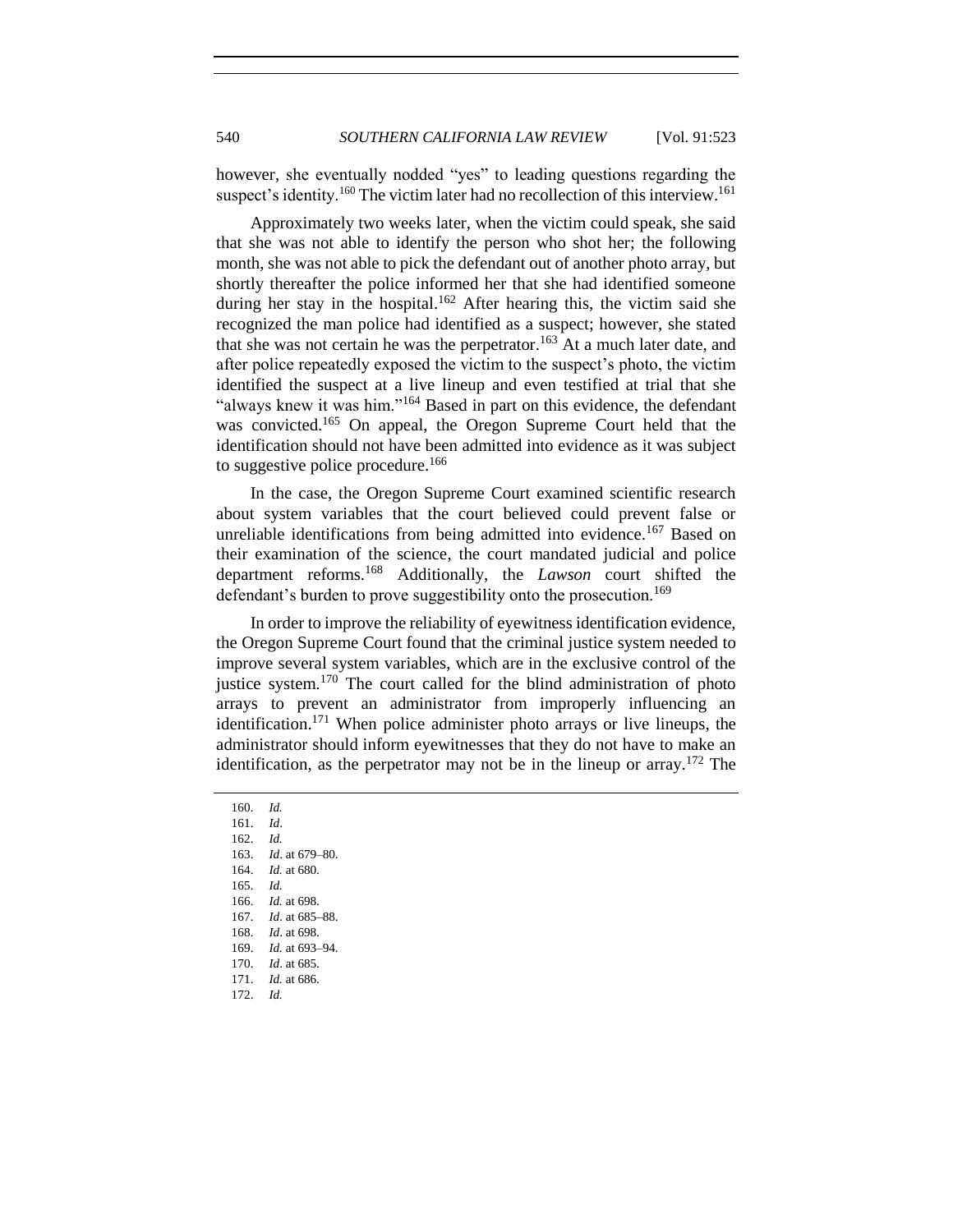court called for live lineups to be constructed using fillers that look physically similar to the suspect so the suspect does not stand out.<sup>173</sup> Furthermore, live lineups and photo arrays in Oregon must now be conducted sequentially so that the eyewitness makes an absolute judgment of identity instead of a relative judgment.<sup>174</sup>

The fact that the victim in *Lawson* viewed the suspect multiple times was a major factor in determining the identification was unreliable.<sup>175</sup> When police continually expose a victim to images of one suspect, the victim tends to become more familiar with the suspect's face; this can result in the victim eventually identifying that suspect with confidence, even if initially the victim was unsure of the perpetrator's identity. Because police continually exposed the victim to images of the suspect, the victim became more familiar with his face, so much so that the victim could eventually identify him with confidence, even though initially the victim was unsure of the perpetrator's identity.<sup>176</sup> For this reason, after *Lawson*, Oregon police are required to avoid multiple viewings when conducting photo arrays and live lineups.<sup>177</sup>

The opinion did not elaborate in-depth about how Oregon courts should craft jury instructions on how to evaluate eyewitness identifications, but the court suggested that future jury charges should include reference to system variables that influence reliability.<sup>178</sup> The court cited an Oregon evidence rule that stated identifications must be helpful to the trier of  $fact.^{179}$ Therefore, identifications, when admitted, should not serve to confuse the jury but should help the jurors with their fact-finding, thus providing another reason to improve the reliability of eyewitness identifications.<sup>180</sup>

## C. NORTH CAROLINA

<span id="page-18-0"></span>While legislatures lack some of the sophisticated legal experience of the courts, passing laws to regulate police conduct can be an effective way to quickly and authoritatively adjust system variables. North Carolina took this approach with the North Carolina Eyewitness Identification Reform Act ("the Act").<sup>181</sup> The Act, passed in 2007, attempts to incorporate scientific advances in the field of eyewitness identifications to better assure reliability

<sup>173.</sup> *Id.*

<sup>174.</sup> *Id.*

<sup>175.</sup> *See id.* at 698.

<sup>176.</sup> *Id.* at 686–87.

<sup>177.</sup> *Id*.

<sup>178.</sup> *Id.* at 688.

<sup>179.</sup> *Id*. at 693–94.

<sup>180.</sup> *Id.*

<sup>181.</sup> N.C. GEN. STAT. § 15A-284.50–.53 (2015).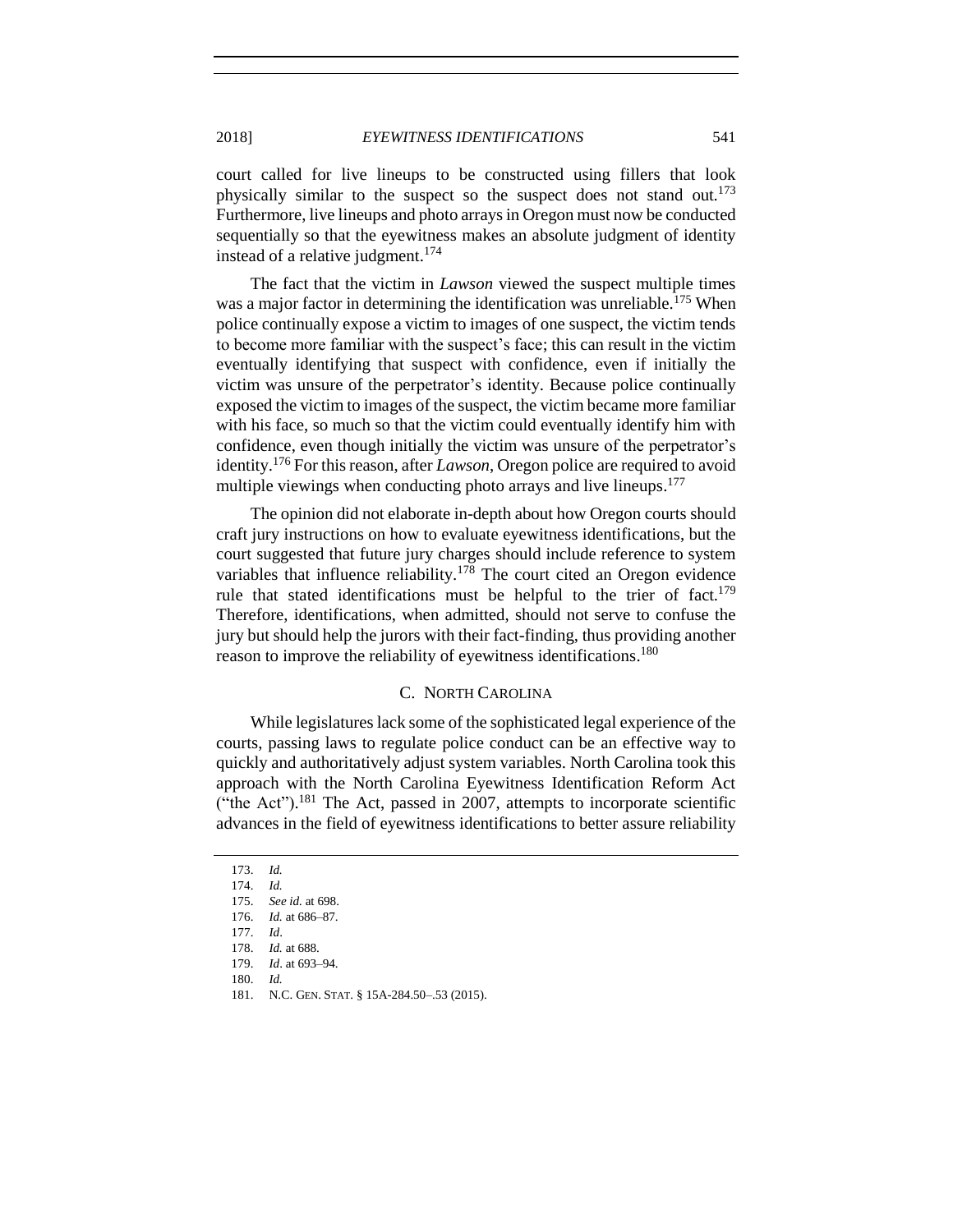and bolster the truth finding function of the criminal justice system in North Carolina.<sup>182</sup> To further this goal, it provides instructions for police departments on how to administer identifications according to the best available practices.<sup>183</sup>

The Act calls for independent administrators, who are not aware of the suspect's identity, to carry out both photo arrays and live lineups.<sup>184</sup> The independent administrator will give instructions that inform the eyewitness that the perpetrator may or may not be in the lineup or photo array, and will also state that the investigation does not hinge on the eyewitness making an identification, so the eyewitness should not feel undue pressure to make one.<sup>185</sup>

Under the Act, both photo arrays and live lineups should contain at least five innocent fillers who resemble the suspect.<sup>186</sup> Lineups and photo arrays with more than one suspect are prohibited, and eyewitnesses are separated from others who are making an identification to prevent them from conferring with one another before or during the live lineup or photo array.<sup>187</sup> Eyewitnesses are not be provided any information about the suspect, and police make a video recording of the process or an audio recording if a video recording is not feasible.<sup>188</sup> The Act also proposes that lineups could be administered by a computer program as an alternative method to keep the administrator from seeing the photo in front of the witness.<sup>189</sup>

In order to facilitate these reforms, law enforcement officers are required to go through training programs so that they know how to conduct lineups and photo arrays in compliance with this statute.<sup>190</sup> The Act calls for the creation of materials and classes to facilitate the training of law enforcement officers.<sup>191</sup> Two pre-existing North Carolina police-training agencies, the North Carolina Criminal Justice Education and Training Standards Commission and the North Carolina Sheriffs' Education and Training Standards Commission, were made responsible for creating these programs and materials.<sup>192</sup>

<sup>182.</sup> *See id*. § 15A-284.51–.52. 183. *Id.* § 15A-284.52. 184. *Id*. § 15A-284.52(b). 185. *Id.* 186. *Id.* 187. *Id.* 188. *Id.* 189. *Id.* § 15A-284.52(c). 190. *Id*. § 15A-284.53. 191. *Id*. 192. *Id.*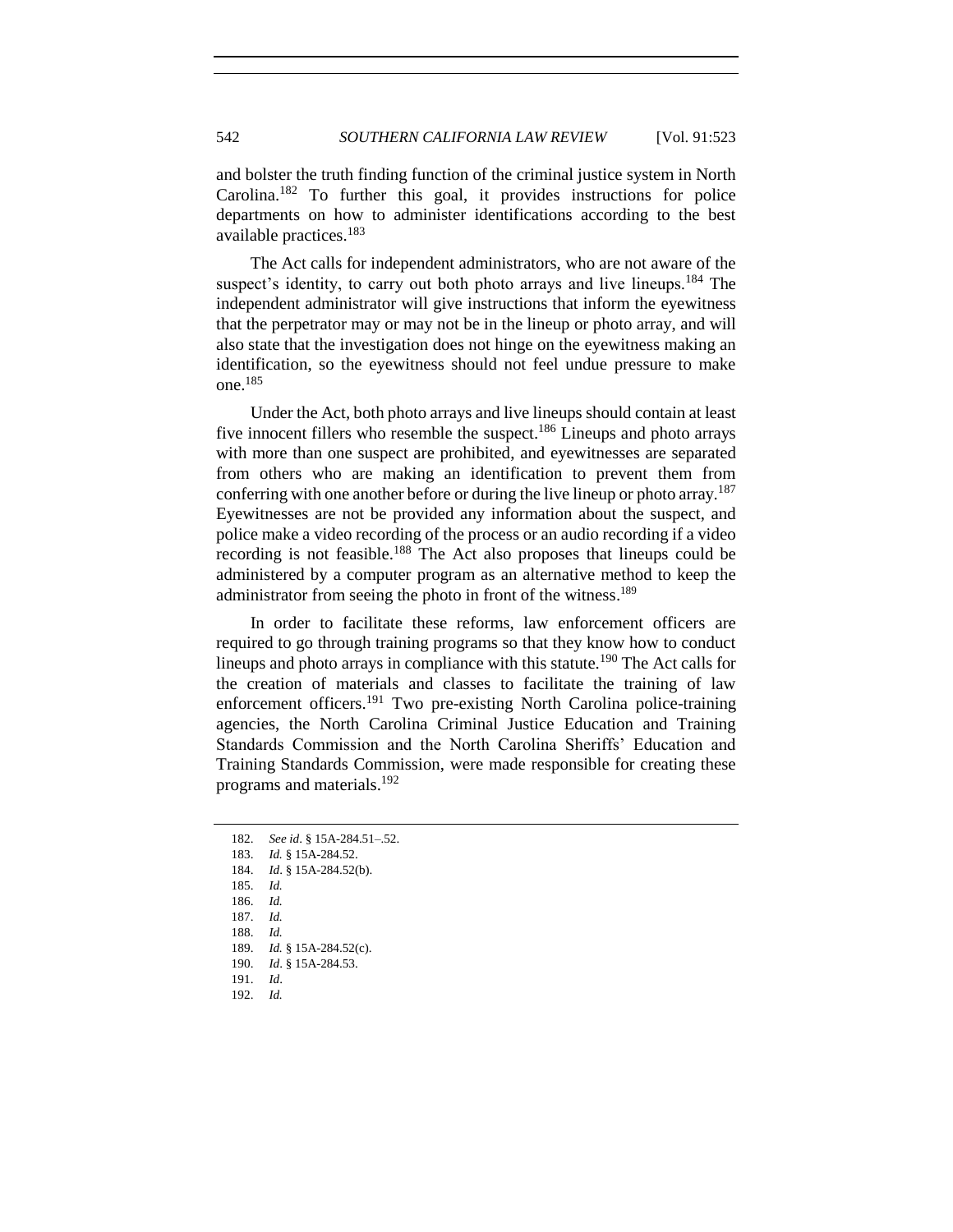#### D. SCHOLARLY PROPOSALS

Legal scholars have proposed reforms that often go further than the changes made in states like New Jersey, Oregon, and North Carolina. For example, the National Academy of Sciences issued a report addressing the reliability of eyewitness identification evidence.<sup>193</sup> The academy's goal was to digest the current scientific research on the subject and present it to law enforcement and the legal community, and the academy called for greater cooperation among the law enforcement and scientific communities so that identification procedures can improve across the country.<sup>194</sup> Scholars hope that the training of law enforcement as to how memory works and how law enforcement can unintentionally influence identifications will allow police to see why reform is necessary.<sup>195</sup>

The report made recommendations as to how jurisdictions can improve the reliability of eyewitness testimony.<sup>196</sup> It called for blind administration of lineups, uniform and "easily understood instructions" to be provided to the eyewitness prior to an identification, and careful documentation of eyewitnesses' confidence in their identifications. <sup>197</sup> These instructions should inform the eyewitness that "the perpetrator may or may not be in the photo array or lineup and that the criminal investigation will continue regardless of whether the witness selects a suspect."<sup>198</sup> The report suggested that due to a lack of consensus as to the merits of sequential versus simultaneous lineups, neither method should be preferred.<sup>199</sup>

The academy acknowledged that some police departments are hesitant to make changes that would require them to stretch their limited resources.<sup>200</sup> In response, the committee suggested that "departments consider procedures and new technologies" that would alleviate this concern.<sup>201</sup> For example, if a non-blind administrator is not available, a department could use either a "computer-automated presentation of lineup photos"<sup>202</sup> or the envelope method that is employed in New Jersey.<sup>203</sup> The eyewitness identification process should also be videotaped, even though doing so could increase costs

<span id="page-20-0"></span>

<sup>193.</sup> *See generally* COMM. ON SCI., *supra* not[e 101.](#page-11-0)

<sup>194.</sup> *See id.* at xiii–xiv.

<sup>195.</sup> *Id*. at 106.

<sup>196.</sup> *Id.* at 105–12.

<sup>197.</sup> *Id.* at 104.

<sup>198.</sup> *Id*. at 107.

<sup>199.</sup> *Id.* at 104.

<sup>200.</sup> *Id*. at 106–07.

<sup>201.</sup> *Id*. at 106.

<sup>202.</sup> *Id.* at 107.

<sup>203.</sup> *Id. See also* State v. Henderson, 27 A.3d 872, 897–99 (N.J. 2011).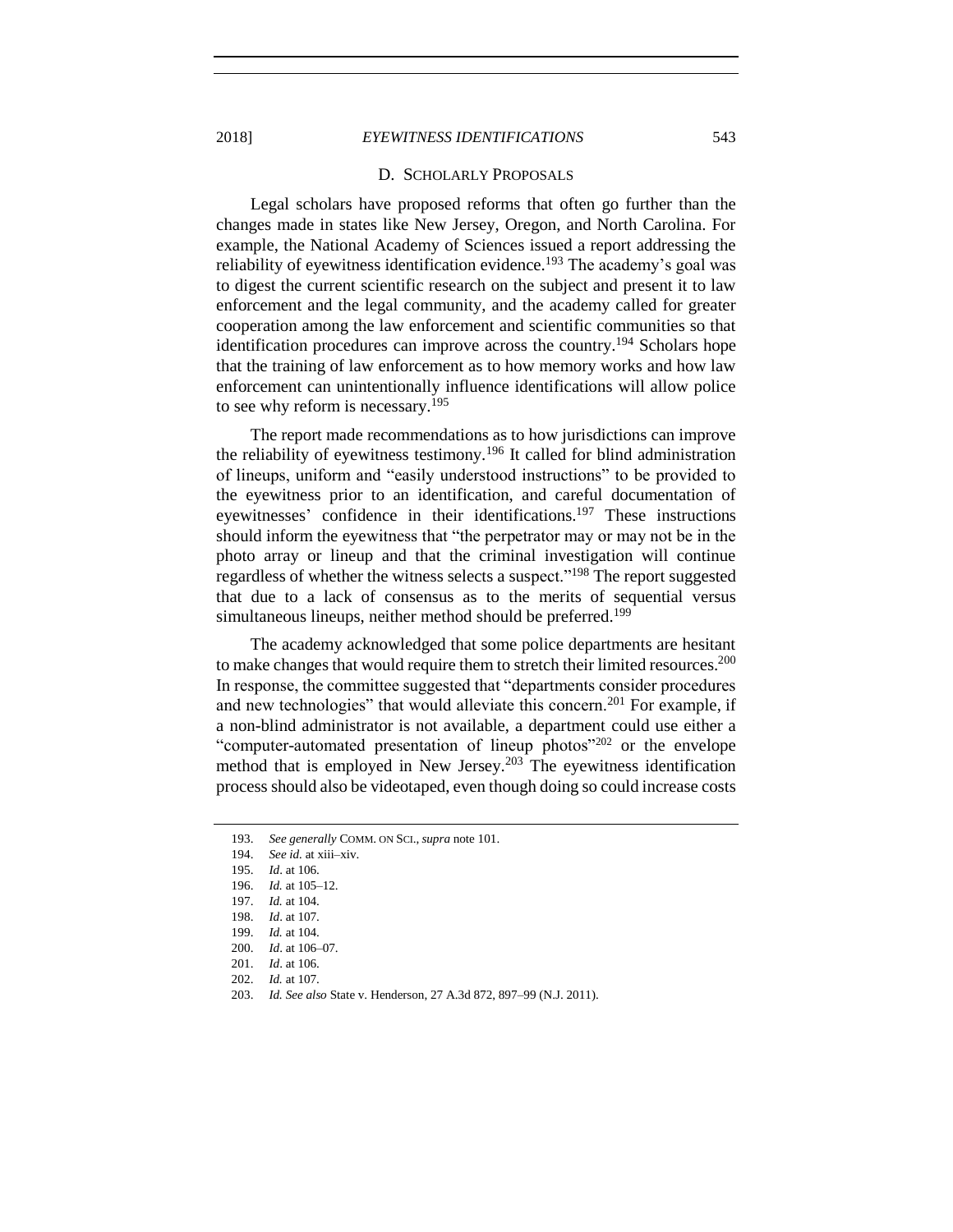and burden eyewitnesses' privacy interests.<sup>204</sup> However, when these concerns arise, departments can videotape the process non-intrusively, and in fact, many departments already have the technology that would allow them to document these procedures. $205$ 

The report called for the "use of clear and concise jury instructions" to assist jurors in their fact-finding mission.<sup>206</sup> Jury instructions can convey the most important underlying aspects of the identification process in clear language.<sup>207</sup> This would allow the jury to properly give weight to eyewitness identification evidence in its deliberations.<sup>208</sup> "Appropriate legal organizations, together with law enforcement, prosecutors, defense counsel, and judges, should convene a body to establish model jury instructions regarding eyewitness identifications."<sup>209</sup>

Going forward, the academy recommended that a national research initiative be established to increase our understanding of the science of eyewitness identifications.<sup>210</sup> The research initiative would allocate future funds for research, formulate new policy positions, review research, advocate future policy changes, and provide formal assessments of reforms across the country.<sup>211</sup>

Separately, Dan Simon, in his book *In Doubt*, proposed a series of reforms that could fix the systematic errors inherent in the identification process.<sup>212</sup> He proposed a series of reforms that would "provide best-practice protocols" and "are directed at the twofold goal of maximizing the accuracy of identifications and the transparency of the procedures used to elicit them." <sup>213</sup> Simon's reforms include:

2. . . . [L]ive and video lineups should be preferred over photographic arrays.

3. Suspects should not be placed in identification procedures absent an appreciable threshold of guilt.

4. Prior to the lineup, witnesses should not be exposed to any identifying information about the suspect from any source.

213. *Id.* at 82–83.

<sup>204.</sup> COMM. ON SCI., *supra* not[e 101,](#page-11-0) at 109.

<sup>205.</sup> *See id.*

<sup>206.</sup> *Id*. at 112.

<sup>207.</sup> *See id*.

<sup>208.</sup> *Id*.

<sup>209.</sup> *Id*.

<sup>210.</sup> *Id.* at 113–14.

<sup>211.</sup> *Id*.

<sup>212.</sup> *See generally* SIMON, *supra* not[e 62.](#page-7-1)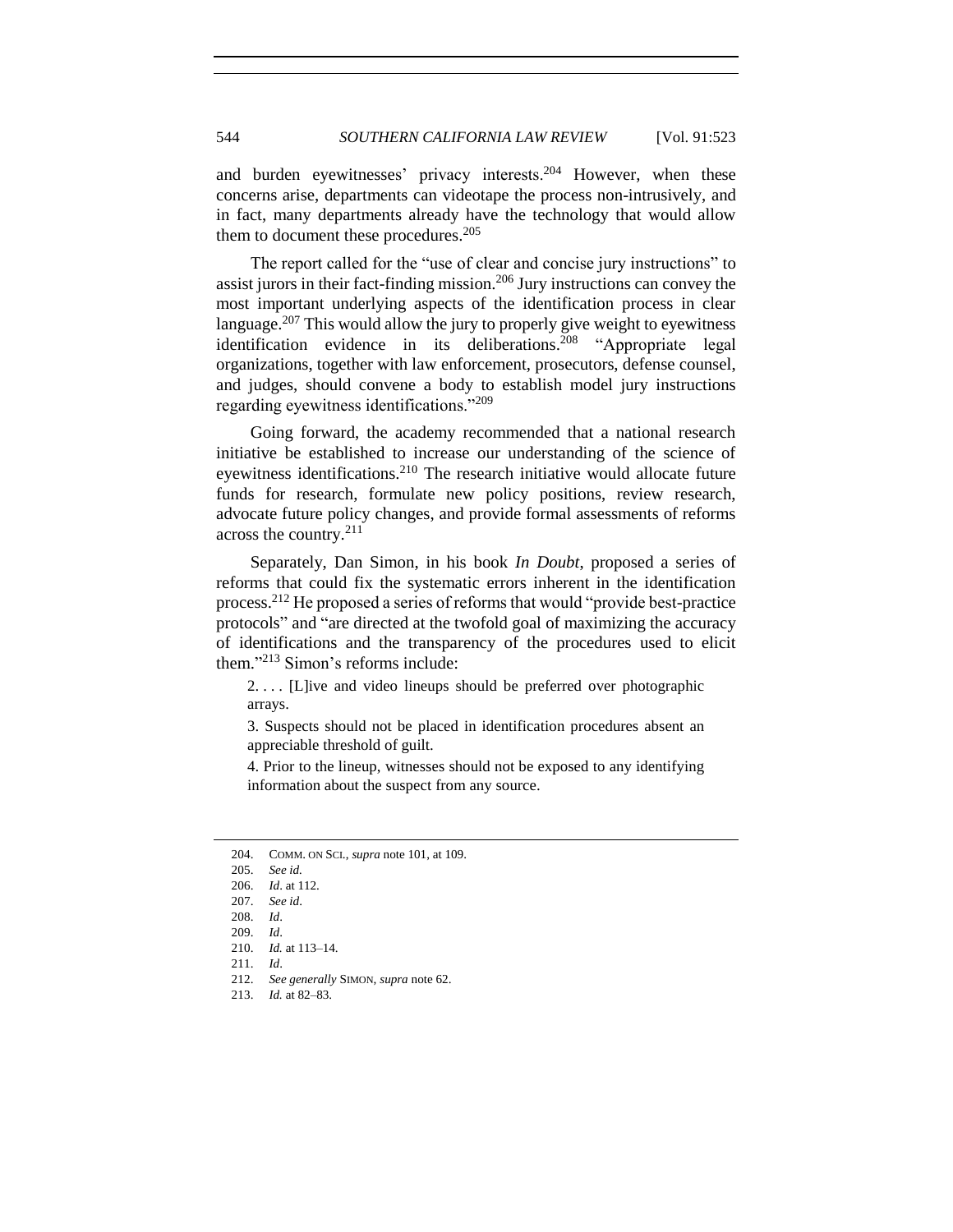5. Lineups should be conducted as soon as possible after the witnessed event.

6. Lineups should include only one suspect and five or more fillers whose innocence is beyond doubt.

7. Fillers should match the witness's description of the perpetrator and not be noticeably dissimilar from the suspect.

8. The suspect should be allowed to determine his place in the lineup and to change places between lineups.

9. The witness should be instructed that the perpetrator "may or may not be" in the lineup, and that it is appropriate to respond "perpetrator is not present," and "don't know."

10. Targets should be presented sequentially (rather than simultaneously).

11. All identification procedures should be "double blind": the administrator must be kept unaware of the identity of the suspect; the witness should be informed that the administrator does not know the suspect's identity.

12. The administrator should refrain from any communication or behavior that could be interpreted as suggestive or revealing of the identity of the suspect.

13. The witness should announce his recognition or nonrecognition, followed immediately by a confidence statement. The witness should not be given any feedback before completing the statement.

14. The time it took the witness to announce recognition should be measured and recorded. . . .

16. Witnesses who at any time pick someone other than the suspect should not be allowed to provide any identification testimony about the suspect.

17. Witness [sic] who fail to identify the suspect, make a hesitant decision, or express low confidence at the initial identification should be deemed to have a weak memory of the suspect.

18. The procedure should be recorded in its entirety, preferably on videotape. Recording should include the images used and the instructions given. The witness should be videotaped throughout the procedure.<sup>214</sup>

Simon also suggests that the composition of lineups be computerized to altogether remove the human error element from the equation.<sup>215</sup>

Simon does recognize that the implementation of most of these ideas is uncontroversial, but also that there is an inherent trade off "between the intended objective of reducing false identifications and the unintended effect

<sup>214.</sup> *Id*. at 83–84.

<sup>215.</sup> *Id.* at 86–87.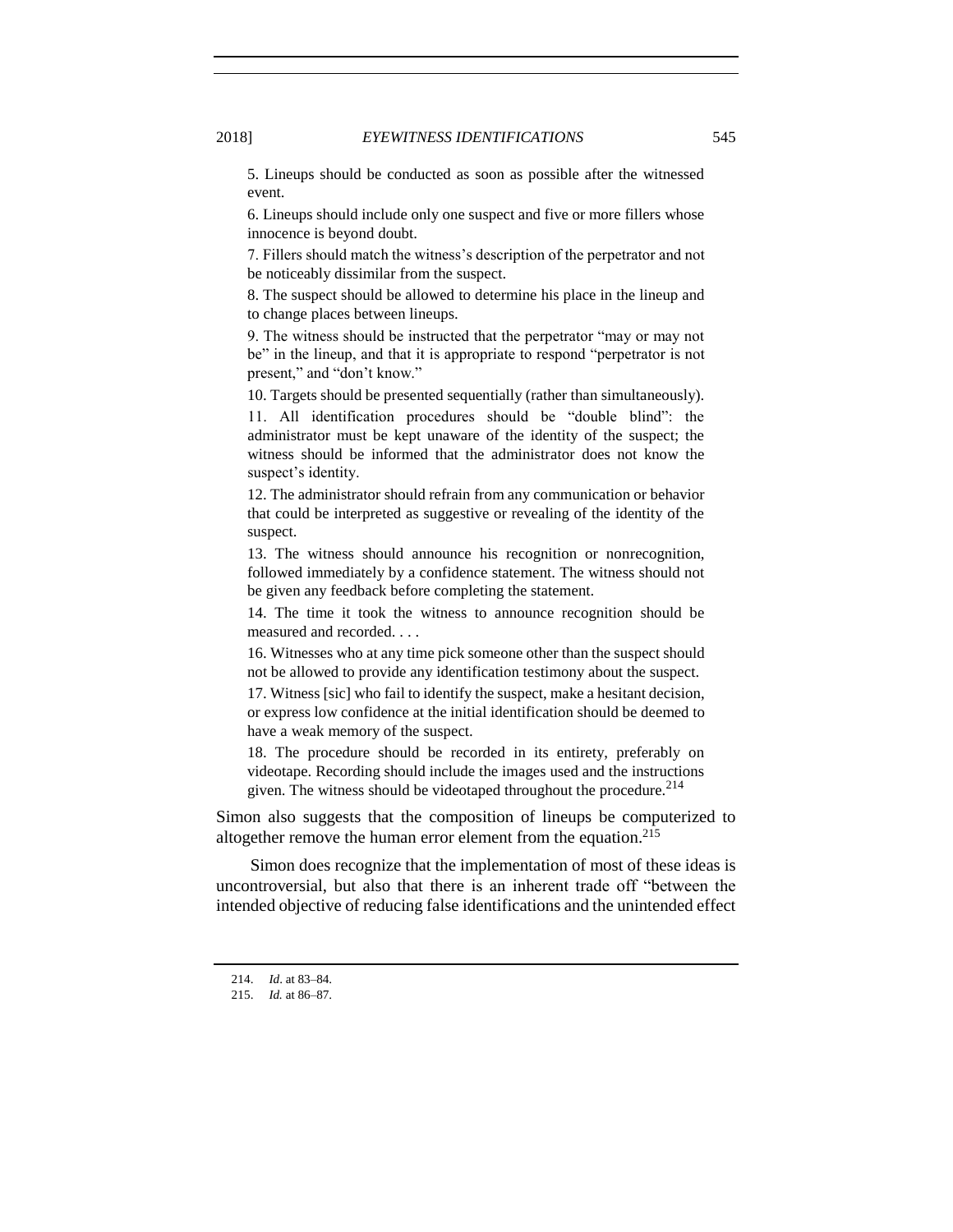of losing correct identifications."<sup>216</sup> Despite this, Simon argues that these proposed reforms would provide a net gain for the judicial system.<sup>217</sup> Providing a complete record of identification procedures is critical for minimizing "the effects of memory decay, contamination, and any other biases induced by the investigation and pretrial procedures" and providing "fact finders and other decision makers with the best possible information for assessing the reliability of the identifications."<sup>218</sup>

## <span id="page-23-0"></span>V. RECOMMENDATIONS FOR THE THIRD CIRCUIT TASK FORCE

The Third Circuit should borrow the best and most practicable reforms undertaken by North Carolina, New Jersey, and Oregon. These states have taken steps toward integrating scientific research into the judicial system, thus making eyewitness identification evidence more reliable. The Task Force has the opportunity to combine the best ideas of these states to lower the risk of wrongful convictions in the Third Circuit. These reforms can further serve as a model for other jurisdictions to reform their policies and procedures. Though live lineups generally produce more reliable evidence than photo arrays, the Task Force should recommend reforms for both photo arrays and live lineups given the impracticality of having a live lineup for every identification. The Task Force should also address jury instructions.

Because the composition of a lineup can greatly influence the reliability of the resulting identification, the Task Force should provide clear guidelines on how and when lineups should be conducted. Lineups and photo arrays should be conducted close in time to when the crime took place, so the eyewitness is more likely to remember the suspect. In many of the cases discussed above, police conducted lineups months or even a year after an event occurred, which led to decays in memory and ultimately false identifications.

The Task Force should adopt a policy similar to that of North Carolina, which requires that live lineups include at least five fillers.<sup>219</sup> These fillers should be similar in race, height, age, and facial structure to the suspect. Ideally, lineups will be composed by a computer program to ensure similarity among the lineup participants. If the suspect has a unique feature, such as a mole or a tattoo, lineup administrators should select photos of other suspects with the same features or alter the filler photos so that the unique feature is

<sup>216.</sup> *Id.* at 84.

<sup>217.</sup> *See id* at 84–86.

<sup>218.</sup> *Id.* at 85.

<sup>219.</sup> N.C. GEN. STAT. § 15A-284.52 (2015).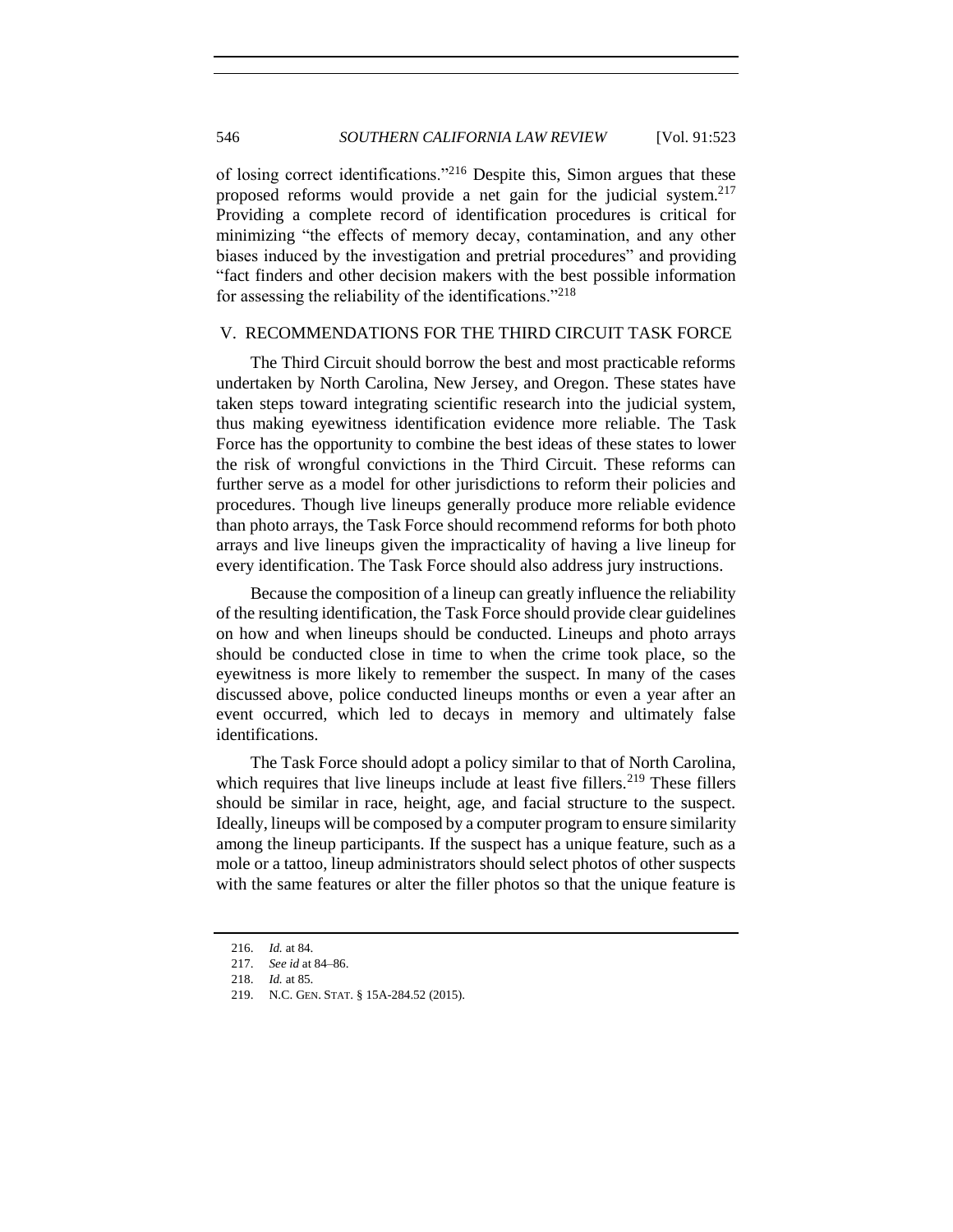<span id="page-24-0"></span>present in all or most of the photographs.<sup>220</sup> Photos of the suspect should not be more than a year old<sup>221</sup> and, whenever possible, should not be photos where the suspect has different facial hair than during the time the incident took place.<sup>222</sup> Lineups should never include more than one suspect.<sup>223</sup> As in New Jersey, all live lineups and photo arrays should be recorded and preserved, so that if the reliability of the identification is brought into question, a court can use the recording to help determine if the identification was reliable.

Whenever possible, photo arrays and live lineups should be administered in isolation, away from third parties who could influence the evidence. Lineup administrators should select quiet, separate areas of police precincts and ensure that the eyewitness is separated from other police officers and other eyewitnesses. The lineup administrator should ensure that the eyewitness does not have any access to case materials, including "information about the case, [and] the progress of the investigation." $224$ Eyewitnesses should not be allowed to see images of the suspect outside of the lineup administration, including wanted posters of the suspect that may be hanging in the police department where the photo array or live lineup is being administered.<sup>225</sup>

The Third Circuit should mandate that police departments administer both photo arrays and live lineups blindly. Blind administration increases the accuracy of eyewitness identifications and lowers the risk of feedback from the lineup administrator.<sup>226</sup> Because police resources are limited, the task force should recommend that even where the photo array administrator is not blind to the suspect's identity, the police department should follow the envelope method employed in New Jersey. This method will prevent the administrator from seeing the photographs before eyewitnesses make an identification, removing the risk that the administrator could influence the eyewitnesses beforehand.<sup>227</sup> However, because the administrator could provide feedback to the eyewitness post-identification, the envelope method

<sup>220.</sup> Memorandum from Deputy Att'y Gen. Sally Q. Yates to Heads of Dep't Law Enf't Components All Dep't Prosecutors (Jan. 6, 2017) (on file with author) [hereinafter Yates].

<sup>221.</sup> Although Yates's memo recommends against using a photograph that is "several years old," the routine use of photographs that are no more than one year old would be ideal to increase the probability of accurate identifications. *See id.*

<sup>222.</sup> *Id*.

<sup>223.</sup> SIMON, *supra* note [62,](#page-7-1) at 83.

<sup>224.</sup> Yates, *supra* note [220.](#page-24-0)

<sup>225.</sup> *Id.*

<sup>226.</sup> Charman, & Quiroz, *supra* note [86,](#page-9-2) at 484.

<sup>227.</sup> *See* State v. Henderson, 27 A.3d 872, 897 (N.J. 2011).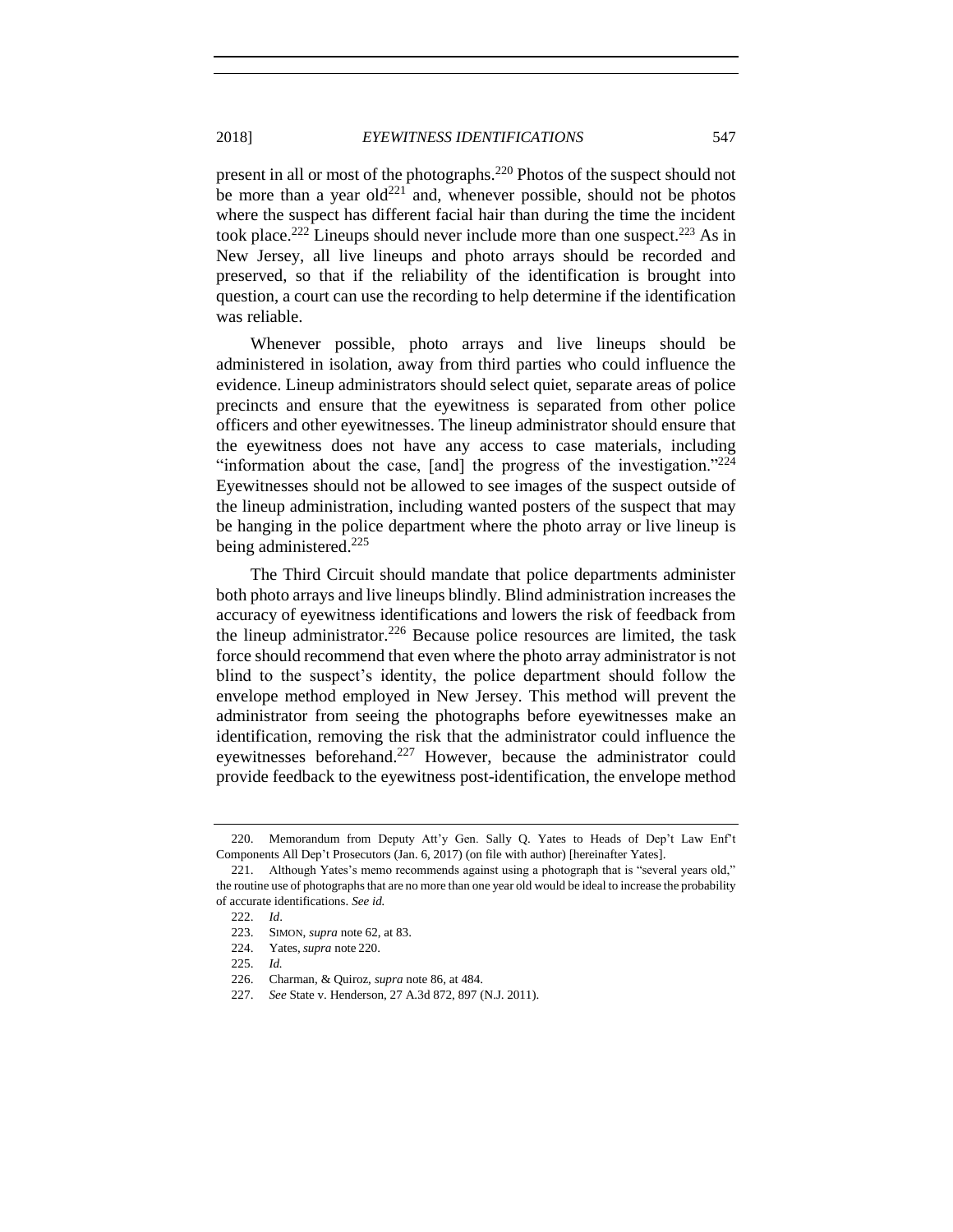should only be used when a fully blind test is impractical.

The Task Force should recommend that police departments change the way they instruct eyewitnesses prior to administering either a photo array or a live lineup. Because biased instructions lead to false identifications and artificially increased confidence in those identifications, it is critical that police departments give uniform, unbiased instructions to eyewitnesses. $228$ Lineup administrators should explicitly state that the suspect may or may not be in the photo array or live lineup and that the entire case does not rely on the eyewitness making an identification. Police should try to ensure that eyewitnesses do not feel pressure to make an identification and that they are aware they can say that they do not know if the suspect is in the lineup. These eyewitness instructions are important because an eyewitness should not assume that the suspect is in the lineup. Furthermore, multiple viewings of the suspect by eyewitnesses should not be allowed, so as not to inflate their confidence in the identification.

Once an eyewitness makes an identification, police should immediately record the level of confidence the eyewitness has in that identification. Although juries often overvalue eyewitness confidence, it can serve a role at trial, especially if the confidence is measured immediately after an identification.<sup>229</sup> Eyewitnesses' confidence in their identifications can be used as a factor to determine if the evidence is admissible. When an eyewitness identifies a suspect without hesitation and without prompting by the lineup administrator, that identification is more likely to be reliable. The eyewitness should also confirm in writing the identification. This provides an additional fail-safe to ensure that the eyewitness was not coerced into making an identification and allows for a statement of confidence to be in writing.

Because the scientific community is split on whether sequential or simultaneous viewing of a lineup results in the most reliable identifications, the Task Force should not state a preference for either.

The Task Force should improve existing jury instructions. If a jury were equipped to properly weigh eyewitness evidence and were aware of how and why some identifications are unreliable, police departments could internally strive to improve system variables knowing that a jury may discard improperly obtained identification evidence. Some jurisdictions use expert testimony to inform the jury about eyewitness identifications; however, this

<sup>228.</sup> Leippe, *supra* not[e 96,](#page-10-0) at 197.

<sup>229.</sup> Yates, *supra* not[e 220.](#page-24-0)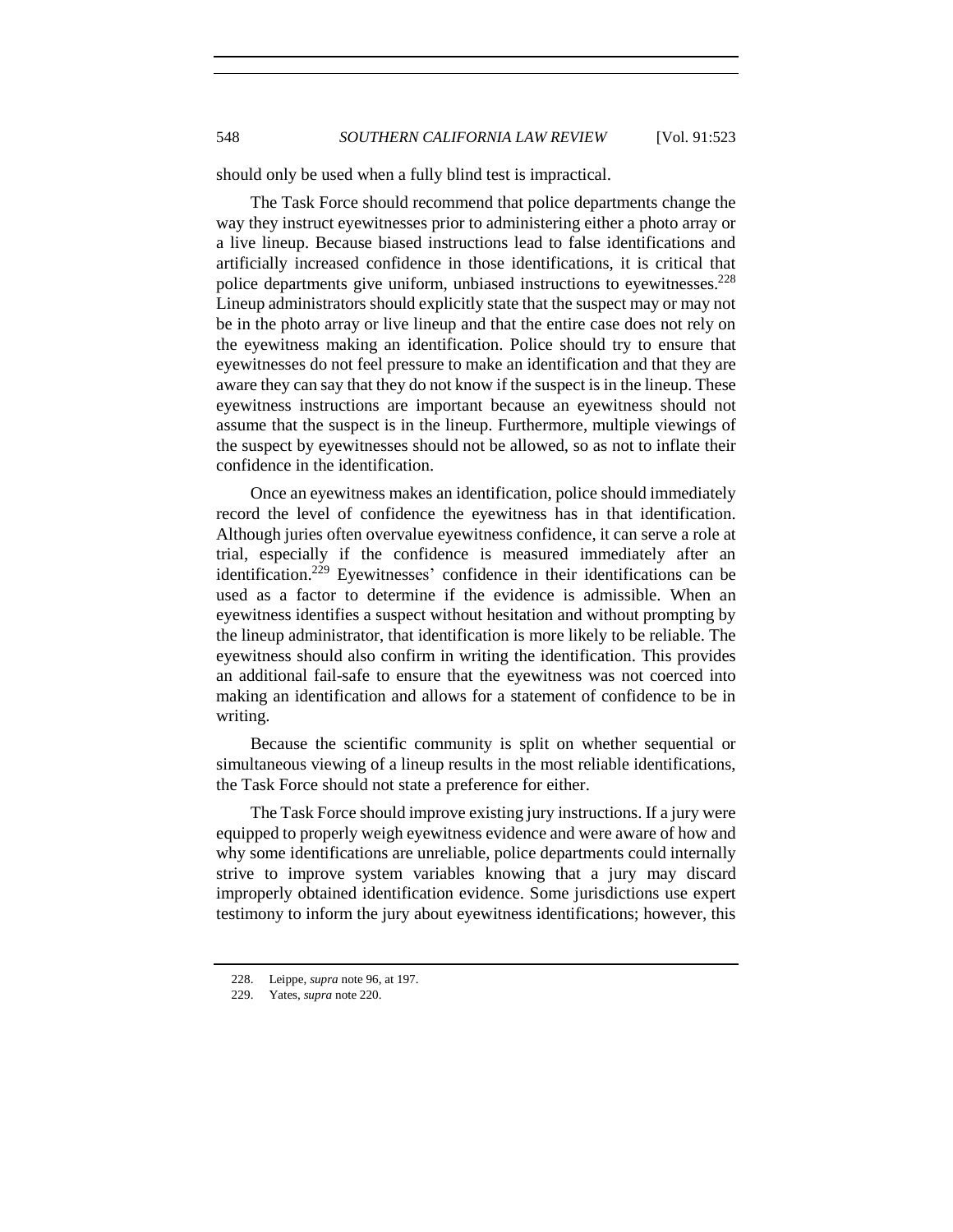method generally appears unsuccessful.<sup>230</sup> Because current instructions do not assist the jury in properly evaluating eyewitness identifications, new, standard instructions should be implemented.

As in *Dennis*, the jury instructions in New Jersey prior to judicial reform were confusing and muddled.<sup>231</sup> This led the New Jersey Supreme Court to implement new jury instructions. Because the Third Circuit's jury instructions are similar to those previously used in New Jersey—in that they are too long and do not explain simply how eyewitness identifications can be inaccurate and unreliable—the Task Force should also implement better jury instructions. <sup>232</sup> Proper instructions give juries a tool to compensate for their limited knowledge of how memory functions. Instructions should encourage a jury to examine various factors to determine not only if police procedure leading up to the identification was proper, but also if the eyewitness's memory shows indicia of reliability. As in New Jersey, the Task Force should inform juries that they should refrain from assigning undue weight to eyewitness confidence; however, they should also be wary of overwhelming the jury with scientific information.

Finally, the Third Circuit Task Force should recommend a training program for police departments that will help implement these reforms. When implementing its legislative reforms, North Carolina recognized that training was essential to increase the reliability of eyewitness identification evidence.<sup>233</sup> Police officers should be instructed that following these procedures will not necessarily result in fewer convictions, but will help ensure that investigations are conducted in a manner most conducive to truthfinding. The Task Force could appoint a team of experts to travel to conferences and individual police departments to train police on how best to implement the proposed reforms. In order to ensure compliance, the Task Force should require periodic reports from both trial courts and police departments as to how the proposals are being implemented and if any modifications to the reforms are necessary in the future. The Task Force should reconvene in five years to reexamine scientific evidence and suggest any further changes.

## **CONCLUSION**

<span id="page-26-0"></span>The investigative procedures used in *Dennis* that caused such an unjust

<sup>230.</sup> Wise, *supra* not[e 110,](#page-12-1) at 4–5.

<sup>231.</sup> *Henderson*, 27 A.3d at 882–84.

<sup>232.</sup> Dennis v. Sec'y, Pa. Dep't of Corr*.*, 834 F.3d 263, 342 (3d Cir. 2016) (McKee, C.J., concurring).

<sup>233.</sup> *See* N.C. GEN. STAT. § 15A-284.50–.53 (2015).